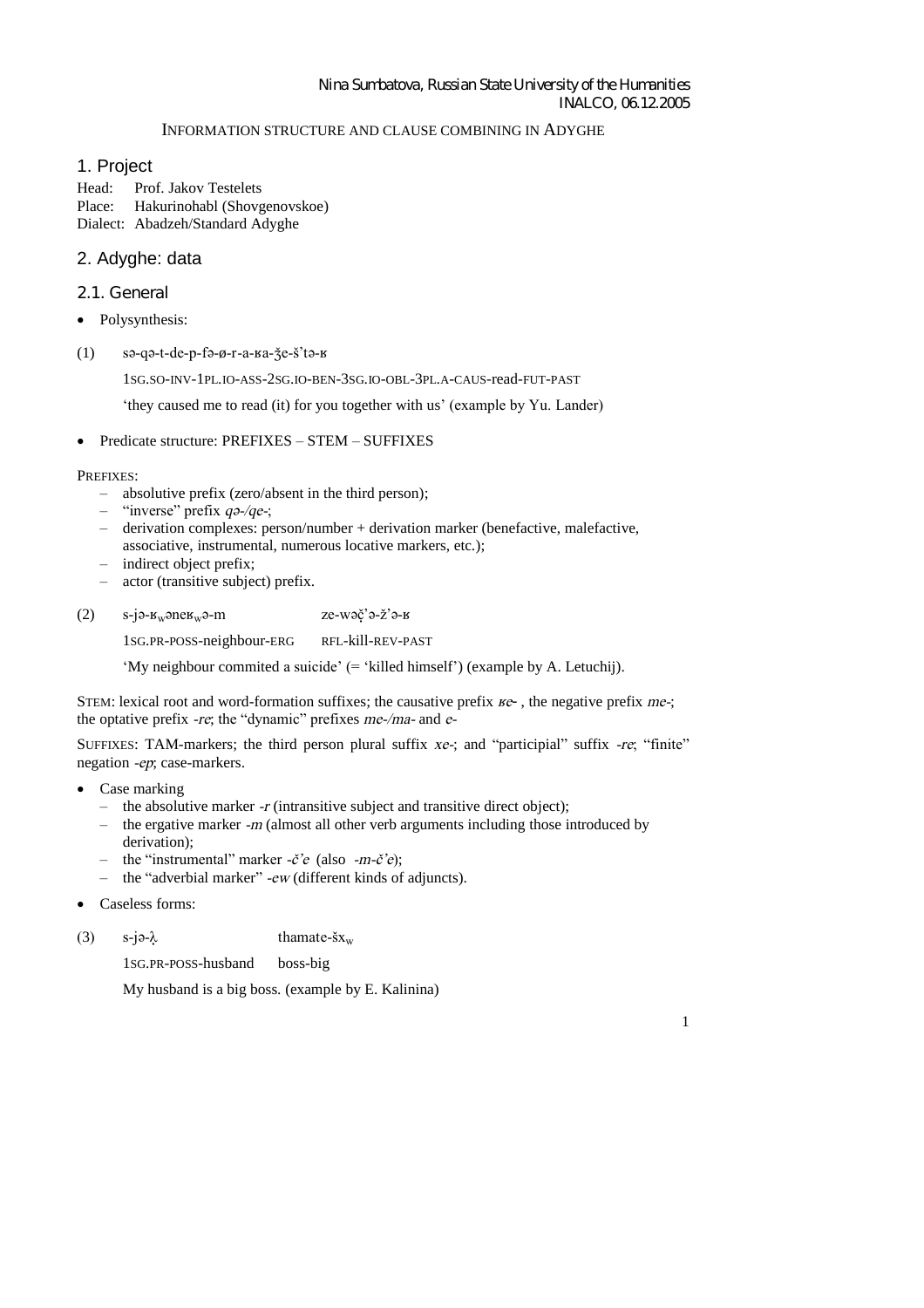Personal names, personal pronouns and possessive nouns normally do not take absolutive and ergative markers:

(4)  $\check{s}$ 'amset hazret q- $\theta$ - $\mathcal{P}_{w}$ eta-K

Shchamset Hazret INV-3SG.A-tell-PAST

Shchamset told (something) about Hazret (Rogava, Kerasheva 1966: 63).

- most grammatical morphemes in Adyghe are universal: they can be attached to words of different lexical classes. In particular, all lexical roots can be modified with TMA-suffixes, person prefixes, case markers, etc.
- (5) ma  $bz \partial x f \partial y r$  se s-ja- $\hat{s}_w \partial z \partial y r$

this woman-ABS I 1SG.PR-POSS-wife-PAST

This woman was my wife. (example by E. Kalinina)

| (6) | səd-a  | $w$ ə-z-c'ə- $k_w$ əwe-re-r?                                         | wə-nač'al'niək-a? |
|-----|--------|----------------------------------------------------------------------|-------------------|
|     | what-O | 2SG.SO-REL-REAS-CTV-PRT-ABS 2SG.SO-boss-Q                            |                   |
|     |        | Why are you crying (at me)? Are you a boss? (example by E. Kalinina) |                   |

Lexical roots of personal and demonstrative pronouns as predicates:

| (7) | a. | se sa-we.r-ep                  |    | se sa-we.ra-ke-p                                                       |
|-----|----|--------------------------------|----|------------------------------------------------------------------------|
|     |    | 1sg.so-you-NEG                 |    | 1SG.SO-you-PAST-NEG                                                    |
|     |    | I am not you.                  |    | I was not you.                                                         |
|     |    | b. se qo-we-s- $v_{\rm w}$ a-k | we | sə-ze-re-we.r-mə-re-r                                                  |
|     |    |                                |    | INV-2SG.IO-1SG.A-tell-PAST you 1SG.SO-REL-FACT-you-?-NEG-PAST-PART-ABS |
|     |    |                                |    |                                                                        |

I told you that I am not you. (example by D. Gerasimov)

- the verb ~ noun opposition is very weak. The clearest difference between verbs and nouns:
	- nouns, when used without a case marker, can function both as predicates and arguments;
		- verbs, when used without a case marker, can function as predicates only.
- (8) hač'e qə- $k_w e$ -š't

guest INV-go-FUT

A guest will come. // \*The person who will come is a guest.

opposition of stative vs. dynamic predicates (for more details cf. Rogava, Kerasheva 1966: 104):

#### Dynamic predicates: Stative predicates:

- intransitive dynamic predicates attach the "dynamic" prefix *me*- or *e*-, if their absolutive argument is third person;
- in present, attach the "participle"suffix*-re* (in certain syntactic positions);
- have imperative and optative forms; (…)

- donotattach"dynamic"prefixes;
- do not attach the participle suffix;
- have no imperative and optative forms;
- have no future with the suffix *-S't*;
- $\ldots$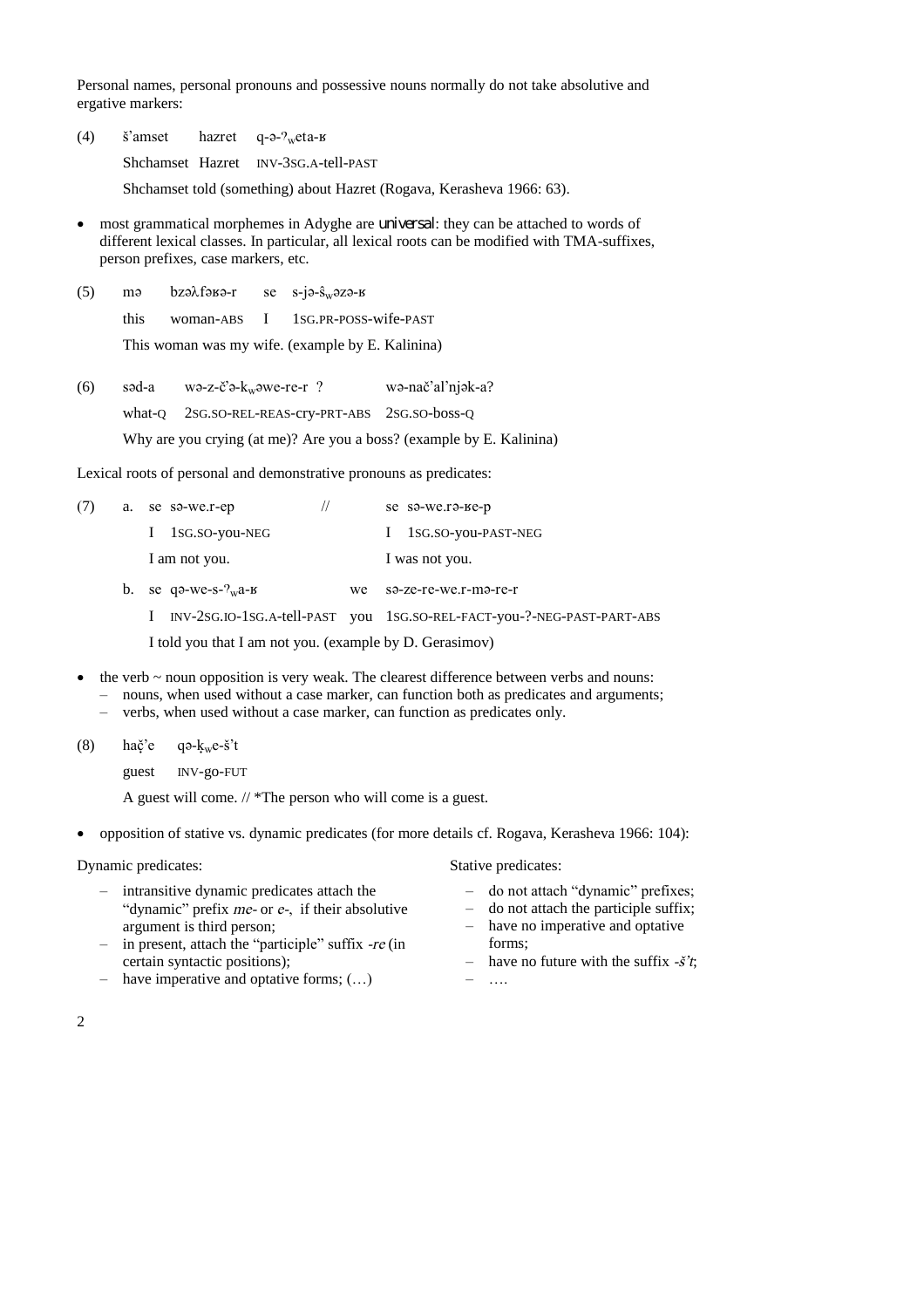Pronominal Argument hypothesis (Jelinek, Demers 1994; Baker 1995, etc.):  $\bullet$ 

the person/number morphemes within the polysynthetic word are not formal agreement markers, but full-fledged verbal arguments. The status of full NPs is close to that of adjuncts.

Special status of the absolutive in Adyghe:  $\bullet$ 

the only obligatory argument of any predicate; zero marking in the third person; facultative plural marking with the suffix -xe.

2.2. Clause combining in Adyghe: basic strategies

#### 2.1.1. Argument clauses

"Normally both matrix and embedded predicates assign case to their arguments as they would in independent clauses, agreement pattern matching that of case assignment" (Gerasimov 2004).

# (1) Case markers (absolutive/ergative)

| (9) |                                                       |                  | aw belet $k_w$ epš'a-m $\zeta$ awaš't-ew ze-r-ja-wamasa- $\zeta$ a-re-r            |
|-----|-------------------------------------------------------|------------------|------------------------------------------------------------------------------------|
|     | but Boletkopsh-ERG so-ADV                             |                  | REL-FACT-3SG.A-accuse-PAST-PAST-ABS                                                |
|     | $\zeta$ enč'ete q <sub>w</sub> ojones <sup>2</sup> wo | qə-te-nesə-ž'ə-в |                                                                                    |
|     | Jenchet Oujnesh                                       |                  | INV-1PL.IO-reach-REV-PAST                                                          |
|     |                                                       |                  | ' but the fact that Boletkopsh was insulting Jenchet Quinesh like that reached us' |

 $(10)$ čemə-r qə-s-jə-tə-nə-m q<sub>3</sub>-tjena-к INV-1SG.IO-3SG.A-give-POT-ERG INV-let-PAST cow-ABS He agreed to give me the cow. (example by D. Gerasimov)

#### (2) "Instrumental" forms

 $(11)$ se sa-we- $\lambda e \gamma_w a$ qaλem qa-se-p-ta-n-č'e  $\mathbf I$ 1sG.so-2sG.IO-ask pencil INV-1SG.IO-2SG.A-give-POT-INSTR I ask you to give me a pencil. (example by A. Belyaeva)

## (3) Postposition governing an ergative phrase

дә-ze-re- $k<sub>w</sub>$ е-ž'ә-ве-m  $(12)$  $\partial$ - $q_w$ e paie. iane  $me-<sub>w</sub> \partial \hat{S}_w e$ 3SG.PR-son INV-REL-FACT-go-REV-PAST-ERG for mother DYN-glad Mother is glad that her son is back home.

 $(4)$  N-forms ("infinitive")

- $(13)$ se-čəje-n faje se
	- $\mathbf{I}$ 1sG.SO-sleep-POT must

I must sleep. (example by D. Gerasimov)

 $\overline{3}$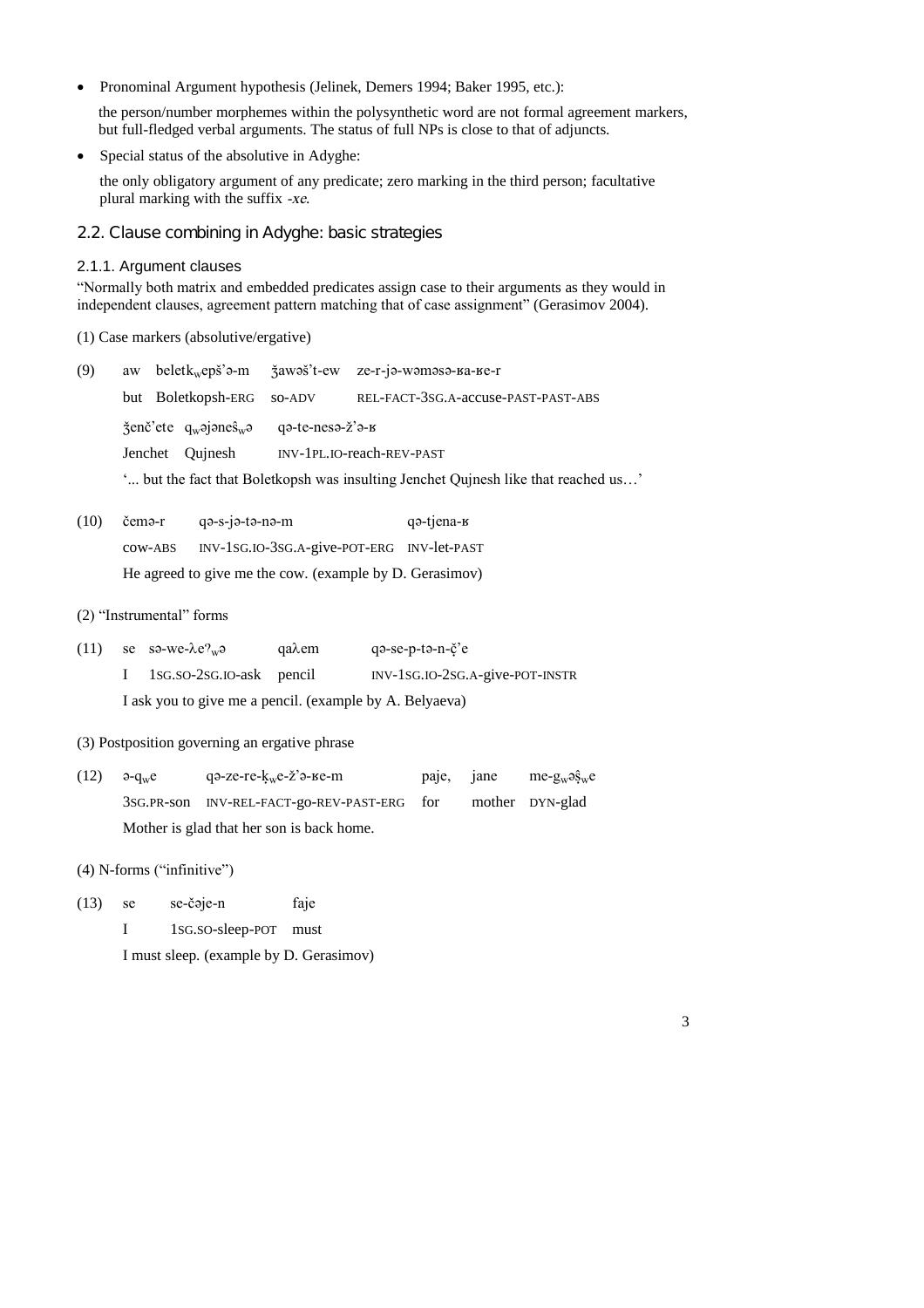- (5) Adverbial marker  $-(n)$ -ew
- $(14)$  $\chi$ <sub>w</sub>əsen şex-ew  $g_w$ əš'ə?-ew qə-čə $\chi$ -ew  $\chi_{w}$ ә-ке Husejn hurry-ADV speak-ADV INV-run-ADV become-PAST Husejn started speaking and running around fast. (Rogava, Kerasheva 1966: 176)
- $(15)$ a. xarjeet asλan fa-tjewe-n-ew faj Hariet Aslan BEN-phone-POT-ADV want Hariet wants to phone Aslan. (example by A. Belyaeva)  $a - \check{s}$ b. xarjeet as $\lambda$ an je- $\lambda$ e?wә-в qə-zə-fə-tjewe-n-ew Hariet Aslan 3sG.IO-ask-PAST that-ERG INV-REL-BEN-phone-POT-ADV Hariet asked Aslan to phone her. (example by A. Belyaeva)

(6) Conditional and concessive markers (-me and -mj $\varphi^1$ )

- λə<del>î</del>ə-r č'ale-m ie-wapča-в me-čəie-me pŝaŝe-r  $(16)$ old.man-ABS boy-ERG 3SG.IO-ask-PAST DYN-sleep-COND girl-ABS The old man asked the boy whether the girl was sleeping. (example by D. Gerasimov)
- pŝaŝe-r  $(17)$ č'ale-m je-ŝe-re-p me-čəje-mjə bov-ERG 3SG.A-know-PRT-NEG girl-ABS DYN-sleep-CONC The boy doesn't know whether the girl is sleeping. (example by D. Gerasimov)

## 2.1.2. Adjunct clauses

(1) Case forms (ergative): time, condition

- $(18)$ jakow qә-z-š'ә-g<sub>w</sub>әš'ә?ә-ва-ве-т, sә-qe- $k_w$ а-к se INV-REL-LOC-speak-PAST-PAST-ERG I Jakov 1sG.SO-INV-come-PAST I came when Jakov was speaking.
- $(19)$  zə-š'ə- $\lambda$ e-š'tə-m qә-r-jә- $2_w$ e-ž'ә-к jane INV-OBL-3SG.A-tell-REV-PAST REL-LOC-die-FUT-ERG mother ja-hade  $tje\chi_{w}e$ daxe f-a-ŝə-n-ew BEN-3PL.A-make-POT-ADV POSS-body beautiful cover When she was about to die, she asked her mother for a beautiful cover for her body to be made. (Rogava, Kerasheva 1966: 420)

 $\overline{4}$ 

 $\frac{1}{2}$ -mjə < -me + -jə 'and'.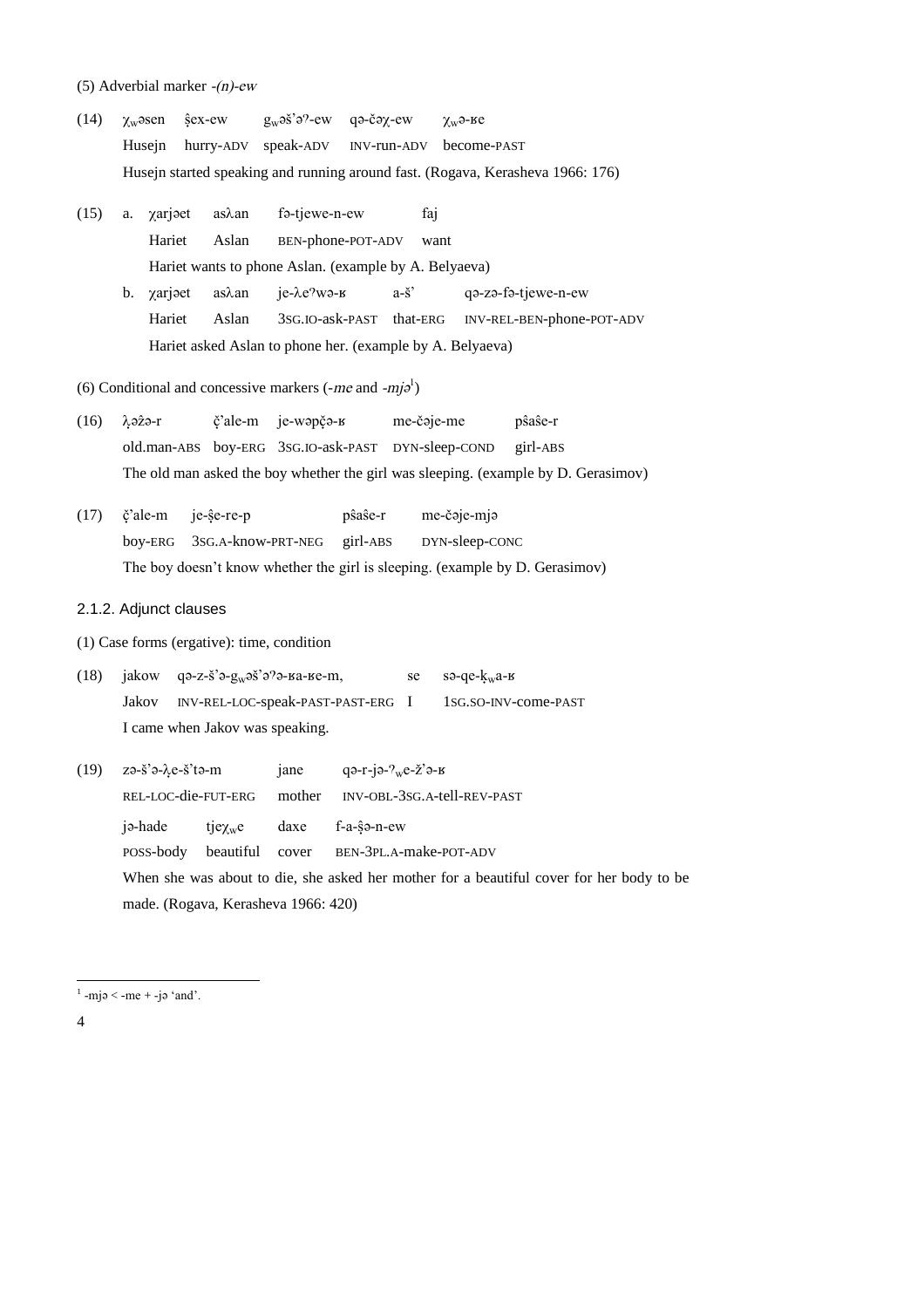- (2) Instrumental forms: condition, cause, concessive
- $(20)$  $q^2$ -zə- $k_w$ e-č'e. se sa- $k_w$ e-ž'a-š't ar that INV-REL-go-INSTR  $\mathbf I$ 1sG-go-REV-FUT If he comes, I will go away. (example by L. Petrakova)
- $(21)$ mworat je-mo-že-č'-jo, jane  $a-\check{s}$ je-cace  $\partial - \check{S}$ OBL-NEG-study-INSTR-COH mother that-ERG 3SG.PR-brother Murat 3sG.IO-reproach Though Murat is lazy, mother reproaches his brother.
- (3) Postposition governing an ergative phrase (paje 'for': cause, purpose)
- $(22)$  $a-r$  $j$ ənst $j$ ət $k_w$ ətə-m č'eha-в that-ABS institute-ERG catch.up-PAST bere ze-r-jә-že-š'ta-ке-m paje REL-FACT-OBL-read-FUT-PAST-ERG long for He managed to enrol an institute, because he had studied a lot. (example by A. Belyaeva)
- (4) N-forms: "bare" n-forms seem to be impossible in adjunct clauses.
- (5) Adverbial marker -ew: temporal or modal; -n-ew: purpose
- $(23)$  jemezes'e $k<sub>w</sub>e-r$  ...  $\hat{e}$ -se-n  $a-ma-\hat{s}-ew$ taxjore q-je-plo Emyzyshchyko-ABS 3sG.A-do-POT 3sG.A-NEG-know-ADV Tahir **INV-OBL-look** Emyzyshchyko looks at Tahir ... not knowing what to do. (Rogava, Kerasheva 1966: 423)
- $(24)$ haže-m-re  $a-q_w e-re$ žalamake qa-ze-re-r-a-xa-ke-r khaji-ERG-and 3sG.PR-son-and cruelly INV-REL-FACT-OBL-3SG.A-treat-PAST-ABS  $r-i\partial-\frac{1}{w}e-n-ew$  $de\check{z}$ jә-ha-в jəshaq OBL-3SG.A-tell-POT-ADV Ishak  $\mathsf{to}$ LOC-come-PAST He came to Ishak to tell him how cruelly khaji and his son treated him. (Rogava, Kerasheva 1966: 428)
- (6) Converbal markers
- $-j\sigma$ : sequence of two immediately following actions
- $(25)$ amjonet rweze-xe-r  $\theta$ - $\lambda$ e $\mu$ -j $\theta$ qe-š'хәрсә-в Aminet rose-PL-ABS 3SG.A-see-COH INV-smile-PAST Aminet saw the roses and smiled.
- $-(i\partial)-\hat{s}$ : cause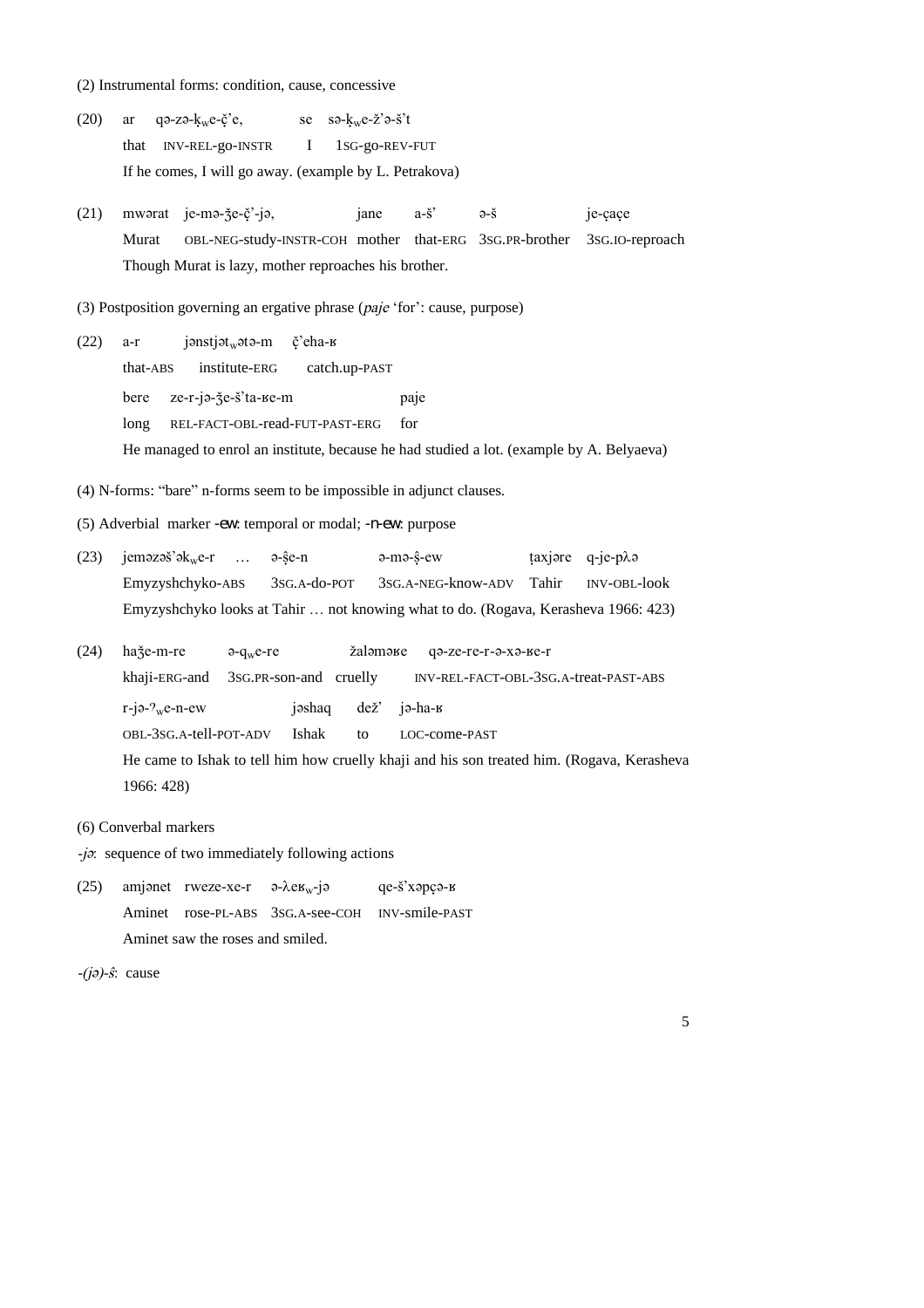- $(26)$  $\chi$ arjaet səmaže-s wone-m  $i\theta$ -s Hariet be.ill-CONV1 house-ERG LOC-sit Hariet is at home because she is ill. (example by A. Belyaeva)
- $(27)$ ajdamar ja-ma-je šə-m tjatash-ja-ŝ psənč'-ew  $\gamma_w$ ə $\gamma_w$ əs $_w$ ətə- $\check{z}$ 'ə- $\check{z}$ Ajadamer LOC-NEG-be horse-ERG mount-COH-CONV1 quick-ADV ride.away-REV-PAST Ajdamyr mounted somebody's horse and rode away fast.
- $-t-j\sigma$ : sequence of actions or cause
- $(28)$ javan apere  $\check{s}$ <sup>2</sup> $\sigma$ -r  $a-wat_w$ apš'a- $a-t-ja$ psənžə-m х-јә-ве-fа-в Ivan first arrow 3sG.A-let.out-PAST-CONV2 mud-ERG LOC-3SG.A-CAUS-get-PAST Ivan shot the first arrow and it got into the marsh.
- qa-r-ja-ке-blека-ке-tja  $(29)$ asλan  $qe-k<sub>w</sub>a-**g**$ , χarjet Hariet INV-OBL-3SG.A-CAUS-close-PAST-CONV2 Aslan INV-go-PAST Aslan came because Hariet had invited him. (example by A. Belyaeva)

-fe and  $-ze$ : simultaneity

 $(30)$ švete wepš'eraha-fe, šxənə-r  $2a\hat{s}_{w}$ ә-ве Sveta cook-SIMUL food-ABS tasty-PAST When Sveta was cooking, the food was good.

 $(31)$ mašjone  $\theta$ -m $\theta$ - $\mu$ <sub>w</sub>et-ze məfə nәq<sub>w</sub>er  $k_w$ а-ве 3sG.A-NEG-find-SIMUL half car day go-PAST The car was not found for half a day. ('Half a day passed while the car was not found') (Rogava, Kerasheva 1966: 423)

(6) Conditional and concessive markers  $(-me$  and  $-mj\partial$ 

welosjaped sə-nasəpəş<sub>w</sub>e-š't  $(32)$ qa-s-a-ta-me, bicycle INV-1sG.SO-3PL.A-give-COND 1sG.sO-happy.person-FUT If I will be presented a bicycle, I will be happy.

tjek<sub>w</sub>a<sup>2</sup>- $\epsilon$ e-mjə,  $(33)$ marat Marat win-PAST-CONC

| $se$ $s \partial - g_w$ | $r$ -jə-hə- $r$ -ep | a-r | ze-r-je-ŝa-ве-r                                                          |
|-------------------------|---------------------|-----|--------------------------------------------------------------------------|
|                         |                     |     | 1SG.PR-heart OBL-3SG.A-carry-PRT-NEG that-ABS REL-MOOD-3SG.A-do-PAST-ABS |

<sup>&</sup>lt;sup>2</sup> tjek<sub>w</sub>a- = tje- + k<sub>w</sub>a- 'LOC + go'. Here and below I simply gloss it as 'win'.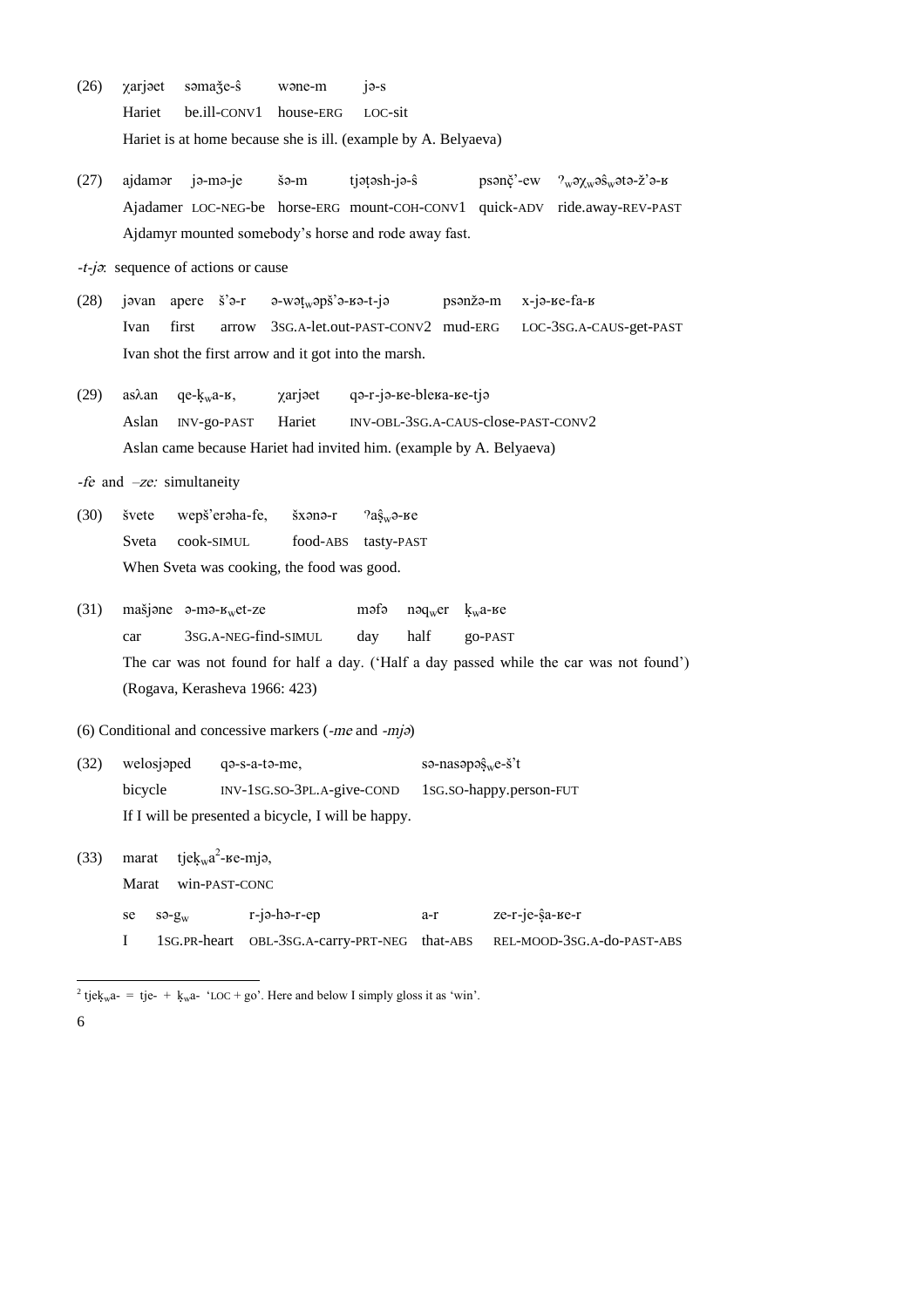Though Marat won I did not like the way he was playing.

# 2.1.3. Relative clauses

Adyghe has two basic types of relative constructions (Lander 2004a): an external-head construction and an internal head construction.

In an external-head construction, the relative clause stands left to its head noun, which bears the case markers. The main predicate of the relative clause has no case markers or any markers of a dependent predication. In the present tense, the dynamic verbs are marked with the "participle" suffix -re-.

In an internal-head construction, the head NP takes the adverbial marker *-ew*. The case of the whole construction is expressed on the main predicate of the relative clause. The ew-noun cannot be separated from the relative clause, but it has certain freedom to take different positions within the relative construction.

#### 2.1.4. Generalizations

## (34) Dependent clause predicates: (…)–[Tense/Mood] –(…)–[-re-] –[Case/Converb marker]

|                  | <b>STRUCTURE</b>                                      |                  |                                  | <b>FUNCTIONS</b>                                         |                    |                    |                   |
|------------------|-------------------------------------------------------|------------------|----------------------------------|----------------------------------------------------------|--------------------|--------------------|-------------------|
|                  | Tense/Mood<br>marker                                  | $-re$ - $/$ zero | Case/<br>Converb<br>marker       | Independent<br>clause<br>(declarative/<br>interrogative) | Relative<br>clause | Argument<br>clause | Adjunct<br>clause |
|                  | $ \text{He}$ - $\frac{1}{2}$ $\text{He}$ <sup>3</sup> |                  |                                  | $+$                                                      | $+$                |                    |                   |
| 1.               | $-n-$                                                 |                  |                                  | $+$                                                      | $^{+}$             | $+$                |                   |
|                  | $(zero)^4$                                            |                  |                                  | $\qquad \qquad +$                                        |                    | $+$                |                   |
| 2.               |                                                       | $-re^{-5}$       |                                  | $-(\text{ declarative})$<br>+ (interrogative)            |                    |                    |                   |
| 3.               | $ Ee$ - $\frac{S^2t}{-}$ $ n$ -                       | -re-             | $-r, -m,$<br>$-(m)-\check{c}$ 'e |                                                          |                    | $+$                | $+$               |
|                  | Past/Future/-n-<br>$\ell$ zero                        |                  | $-ew$ , $-me$ ,<br>$-m-j$        |                                                          |                    | $+$                | $+$               |
| $\overline{4}$ . | Past/Future/-n-<br>$\ell$ zero                        |                  | $-t-j$ ə                         |                                                          |                    |                    | $+$               |
|                  | Past/Future/-n-                                       |                  | $-\hat{S}$                       |                                                          |                    |                    | $+$               |
|                  |                                                       |                  | -jə                              |                                                          |                    |                    | $^{+}$            |

Table 1. Clause types in Adyghe

 $3$  Past: - $\text{ke}$ -, Future and Conditional: - $\ddot{s}$ 't-. Different combinations of these morphemes are also possible.

<sup>&</sup>lt;sup>4</sup> The present tense has no special marking. Other cells without no overt morphemes are left empty.

<sup>&</sup>lt;sup>5</sup>-re- appears in dynamic predicates only, the corresponding forms of the stative predicates have this slot empty.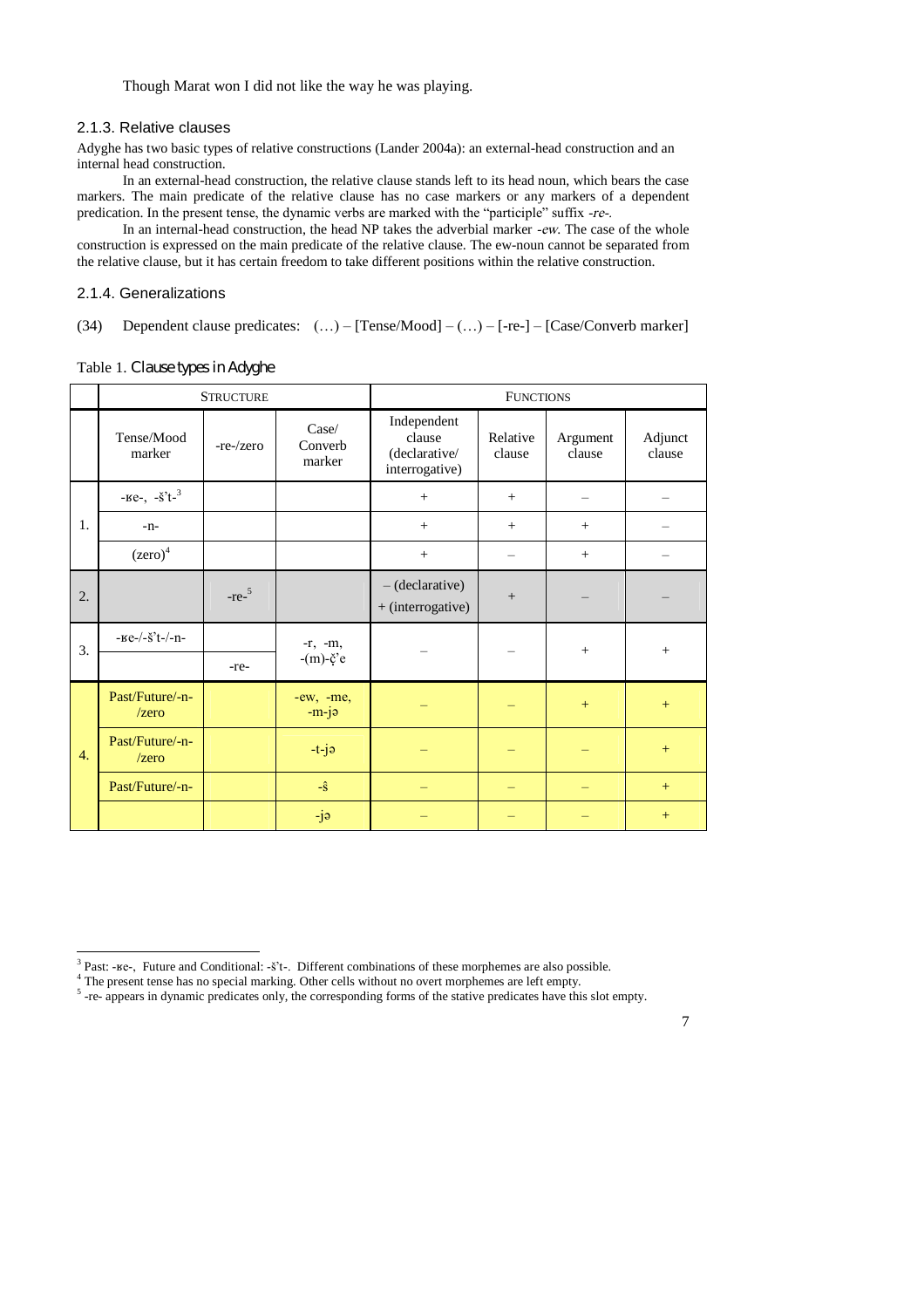Table 1a. Clause types in Adyghe (Classes 1 and 2)

|    |                | Tense/Mood<br>marker                        | -re-/zero | Case/<br>Converb<br>marker | Independent clause<br>(declarative/<br>interrogative) | Relative<br>clause |
|----|----------------|---------------------------------------------|-----------|----------------------------|-------------------------------------------------------|--------------------|
|    |                | $ \text{Be}$ -, $-\text{S}$ <sup>2</sup> t- |           |                            |                                                       |                    |
| 1. | "Finite"       | $-n-$                                       |           |                            | $+$                                                   |                    |
|    |                |                                             |           |                            |                                                       |                    |
|    |                | $-Ke$ , $-\check{s}^t$                      |           |                            |                                                       |                    |
| 2. | "Backgrounded" | $-n-$                                       |           |                            | $-(\text{ declarative})$<br>$+$ (interrogative)       | $+$                |
|    |                |                                             | -re-      |                            |                                                       |                    |

- Constituent types:
- 1."Main"predicates: no special marking,no"participle"marker*-re-* . Projected by all open class roots.
- 2."Backgrounded"predicates: no case and/or converb markers, the suffix *-re* in the present tense. Re-forms are possible on their own: in internal head relative clauses, negative predicates, some question types, etc. Projected by all open class roots.
- 3."Referential"phrases marked by case affixes including the instrumental *-B'e*(Class 3 in Table 1). Projected by all open class roots.
- 4. "Secondary" (dependent) predicates marked by the adverbial marker -ew and other markers of dependent predications. Projected by all open class roots.
- (5. "Unmarked absolutives/ergatives" ("weak referential" phrases). Projected by lexical nouns.)
- Referential phrases

By default, any referential phrase refers to its absolutive argument:

|                                 | qә- $k_w$ а-ве-г                                            | $-$ the person who came                                           |                                 |
|---------------------------------|-------------------------------------------------------------|-------------------------------------------------------------------|---------------------------------|
|                                 | $\hat{\mathbf{s}}_{\rm w}$ e-s- $\gamma_{\rm w}$ e-š'tə-r — | something that I will tell you                                    |                                 |
| $\check{\mathbf{s}}$ 'ə-tə-r    |                                                             | the person who is standing                                        |                                 |
| $\check{\mathbf{s}}$ 'ә-tә-ке-г |                                                             | the person who was standing                                       |                                 |
| (35)                            | čəje-xe-re-r                                                | $qe-wa\ddot{s}$ <sup>2</sup> $-eX-eW$                             | $\check{\mathbf{s}}$ 'ә-tә-ке-х |
|                                 |                                                             | sleep-PL-PRT-ABS INV-wake.up-REV-FUT-PL-ADV                       | LOC-stand-PAST-PL               |
|                                 |                                                             | The people who were sleeping were to wake up soon. (Lander 2005a) |                                 |

To form a phrase with a non-absolutive referent, the prefix *-za* is used:

(36) Relative clause

cəf-ew [a-š' ə-šəp<sub>Xw</sub> txə $\lambda$ e-r qə-fə-zə-hə- $\lambda$ e-r] s-jə-?ahəl man-ADV that-ERG 3SG-sister book-ABS INV-BEN-REL-give-PAST-ABS 1SG.PR-POSS-relation The person<sub>i</sub> who presented a book to his<sub>i,k</sub> sister is a relation of mine.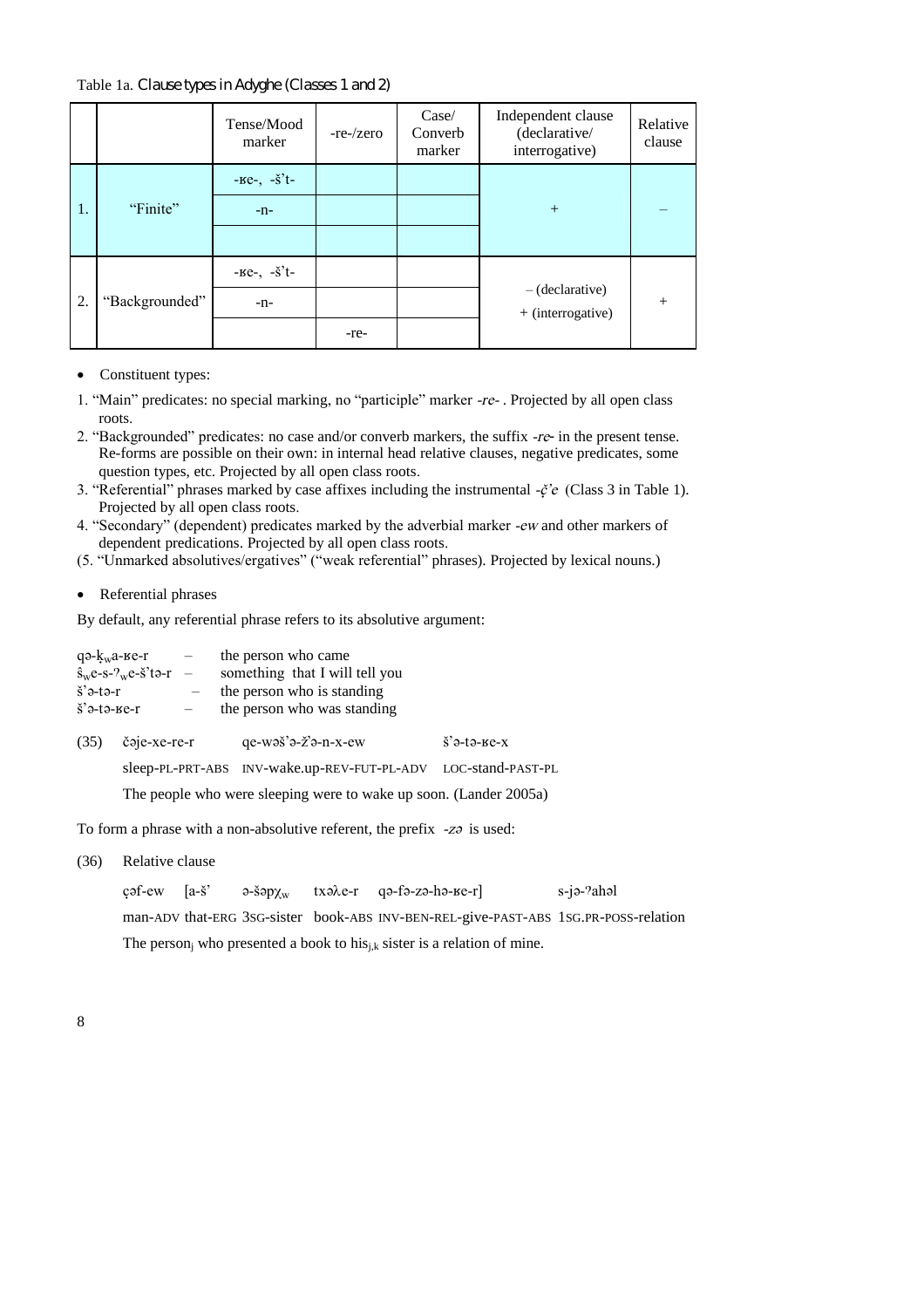#### Constituent question  $(37)$

a. xet-a z-jə-txəλ  $Z\Theta$ -Š $\Theta$ ρχ<sub>w</sub>  $je-z$ ә-tә-ке-r? REL-POSS-book REL-sister 3sG.IO-REL-give-PAST-ABS who-Q Who<sub>i</sub> presented his<sub>i</sub> book to his<sub>i</sub> sister? b. sad-a  $r$ -jə-tə- $r$ ? š-əm  $\partial$ -š $\partial p \chi_w$ what-Q brother-ERG 3SG.PR-sister OBL-3SG.A-give-PAST-ABS What did the brother present to his<sub>i, k</sub> sister? sa-z-č'e-b-kapce-re-r ?  $(38)$ səd-a 1sG.so-REL-REAS-2sG.A-deceive-PRT-ABS что-0 Why are you deceiving me? (example by A. Belyaeva)  $(39)$ Indirect (constituent) question se s-ŝe-r-ep ar zә-de-k<sub>w</sub>a-ве-r  $\mathbf I$ 1SG.A-know-PRT-NEG that.ABS REL-LOC-go-PAST-ABS I don't know where he went. (example by D. Gerasimov)  $(40)$  Nominal predicate \_\_\_\_\_\_\_\_\_\_\_\_\_ jə-pŝaŝ] [thamata-m a. mə-r this-ABS director-ERG 3s<sub>G-girl</sub> This is the director's daughter.  $zə-pŝaŝe)-r]$ [thamate]  $<sub>b</sub>$ .</sub>  $\lceil$ (mə-r this-ABS REL-girl-ABS director

This is the director's daughter. = [The one<sub>i</sub>, whose<sub>i</sub> daughter she is]<sub>i</sub> is the director.

(41) zə signals coreference between a dominating and a dominated NP:



multiple relativization:

французский (Франция), Без<br>проверки правописания 40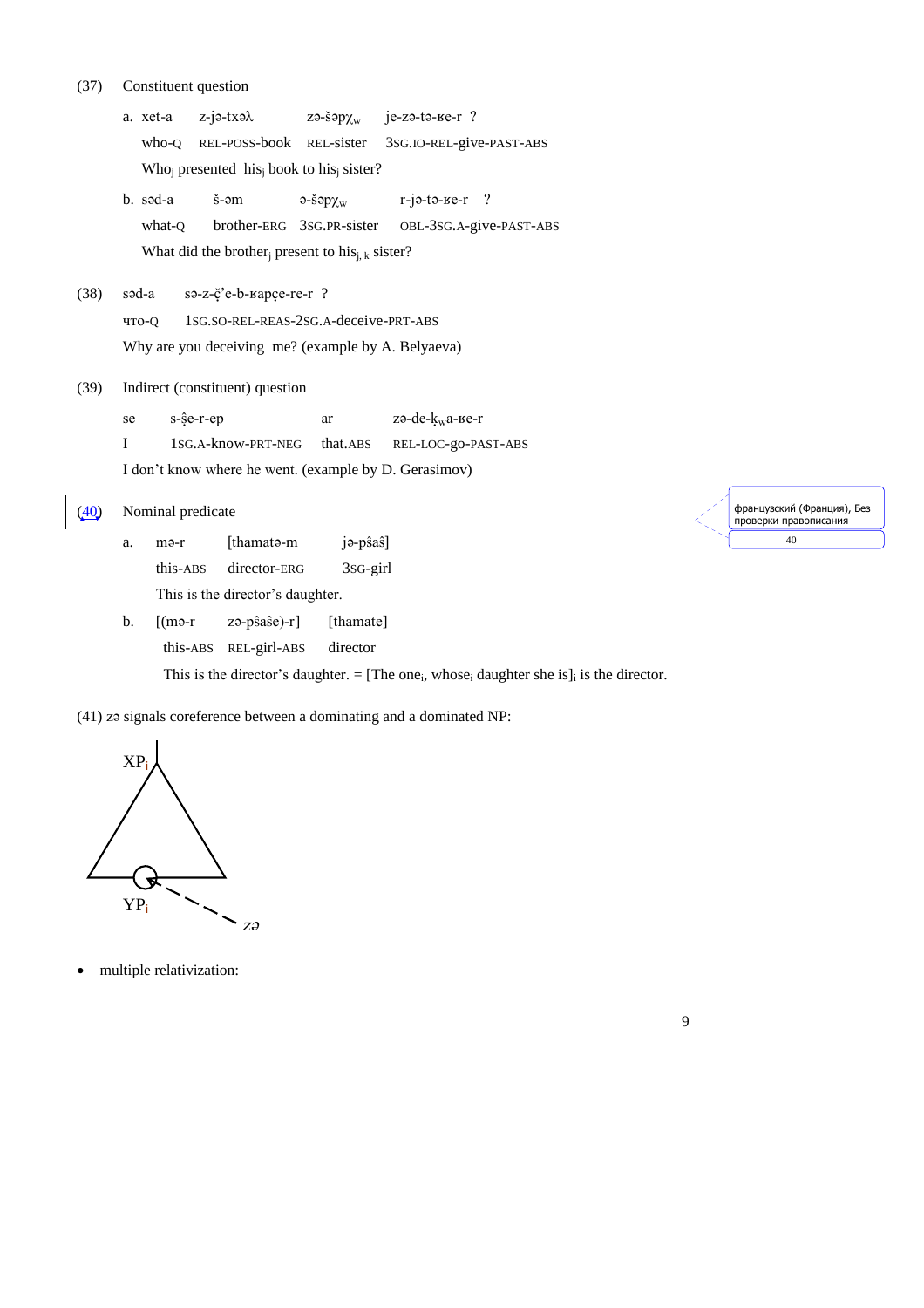- (42)  $m_w$  $\sigma$ rtaz  $m_w$ e bz $\partial$  $\partial$ f $\partial$ se-m j $\partial$ -č'ale ba $\chi$ č'e-r r-j $\partial$ -t $\partial$ -n-ew Murtaz this woman-ERG POSS-boy purse-ABS OBL-3SG.A-give-FUT-ADV г-јә- $2w$ а-к OBL-3SG.A-say-PAST Murtaz told this woman's son to give her the purse back. (example by Yu. Lander)
- (43) bzə $\lambda$ fə $s$ -ew z-jə- $\zeta$ 'ale mwertaz ba $\chi \zeta$ 'e-r r-jə-tə- $\zeta$ 'ə-n-ew woman-ADV REL-POSS-boy Murtaz purse-ABS OBL-3SG.A-give-FUT-ADV  $ze-r-je- $\gamma_w$ e- $\gamma$ ae- $\gamma$ de- $\gamma$ de- $\gamma$ ee- $\gamma$ de- $\gamma$ ee- $\gamma$ ee- $\gamma$ ee- $\gamma$ ee- $\gamma$ ee- $\gamma$ ee- $\gamma$ ee- $\gamma$ ee- $\gamma$ ee- $\gamma$ ee- $\gamma$ ee- $\gamma$ ee- $\gamma$ ee- $\gamma$ ee- $\gamma$ ee- $\gamma$ ee- $\gamma$ ee- $\gamma$ ee$ REL-OBL-3SG.A-say-PAST-PAST-ABS LOC-sit-PAST-NEG [The woman whose<sub>i</sub> son was told by Murtaz to give her the purse back]<sub>i</sub> was absent. (example by Yu. Lander)

# 3. Information structure and clause combining

- 3.1. Focus articulation
- Lambrecht (1994, 2001): three types of focus articulation:
- (44) PREDICATE-FOCUS STRUCTURE

What happened to your car? My car/It broke DOWN (Lambrecht 1994: 223).

(45) SENTENCE-FOCUS STRUCTURE

What happened? My car broke down.

(46) ARGUMENT-FOCUS STRUCTURE

I heard your motorcycle broke down?

MY CAR broke down.

Presupposition (open proposition): 'speaker's x broke down' Assertion:  $x =$ the speaker's car'

 Focus receives consistent morphosyntactic marking in remotely related Nakh-Daghestanian languages: the focused constituent is marked by the placement of the copula and other elements of the closed lexical class expressing basic sentence-level categories (polarity, mood, tense, person). The main verb takes a non-finite form. The case-marking and word order do not undergo obligatory changes.

3.2. Basic clause construction

| Presupposition:   | 'x broke the window' |
|-------------------|----------------------|
| <b>Assertion:</b> | $x =$ the neighbour' |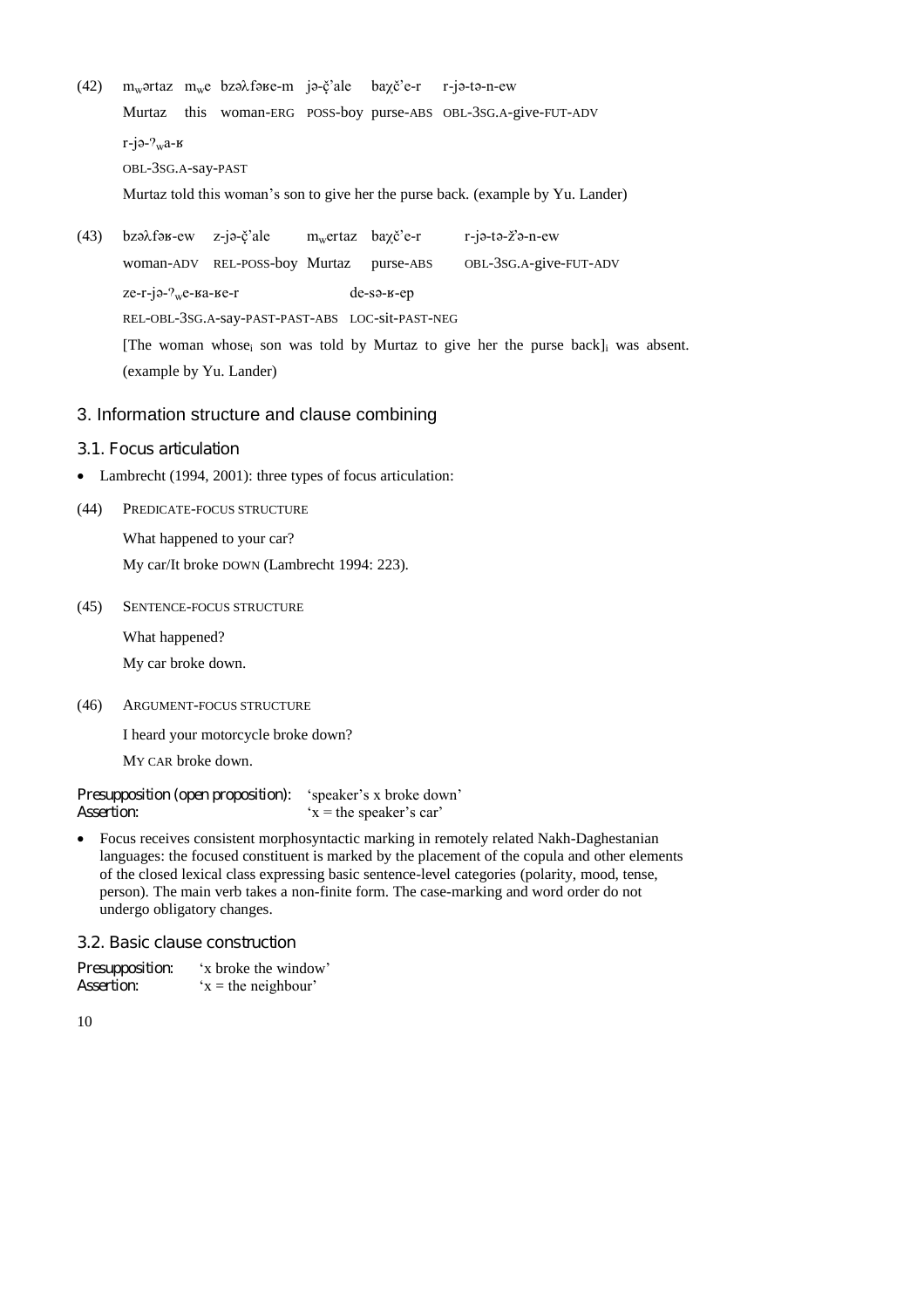- (47) a. SOSED razbil okno. // Okno razbil SOSED. RUSSIAN neighbour broke window window broke neighbour
	- b. Éto SOSED razbil okno. this neighbour broke window It is the neighbour who broke the window.
- (48) а.  $\kappa_w$ әпе $\kappa_w$ ә-т shan<sub>w</sub>ә $\kappa_w$ әрсе-т x-jә-wәtә-к neighbour-ERG window-ABS LOC-3SG.A-break-PAST The neighbour broke the window.
	- b. [RWEneRW] [IhanWERWEpCe-r xE-zE-wEtE-Re-r] neighbour window-ABS LOC-REL-break-PAST-ABS It was the neighbour who broke the window.
	- c.  $[\text{shan}_{w} \rightarrow w_{w} \rightarrow \text{Pa}_{w} \rightarrow \text{Pa}_{w} \rightarrow \text{Pa}_{w} \rightarrow \text{Pa}_{w} \rightarrow \text{Pa}_{w} \rightarrow \text{Pa}_{w} \rightarrow \text{Pa}_{w} \rightarrow \text{Pa}_{w} \rightarrow \text{Pa}_{w} \rightarrow \text{Pa}_{w} \rightarrow \text{Pa}_{w} \rightarrow \text{Pa}_{w} \rightarrow \text{Pa}_{w} \rightarrow \text{Pa}_{w} \rightarrow \text{Pa}_{w} \rightarrow \text{Pa}_{w} \rightarrow \text{Pa}_{w} \rightarrow \text{Pa}_{w} \rightarrow \text{Pa}_{w} \rightarrow \text{Pa}_{w} \rightarrow \text{Pa}_{w} \rightarrow \text{Pa}_{w} \rightarrow \text{Pa$ window neighbour-ERG LOC-3SG.A-break-PAST-ABS It was the window that the neighbour broke.
- (49)  $[XP_1, ...XP_n]$  [Absolutive + Predicate]]
- (50) Topic: [Referential phrase ZP]-r (ABS) Focus: [Predicate YP]



- (51) d.  $\hat{\text{shan}}_w \text{op} \check{\text{ce}}$ -r xə-zə-wətə- $\text{re}}$ -r  $\text{K}_w \text{op} \text{C}_w$ ə-r-ep window-ABS LOC-REL-break-PAST-ABS neighbour-ABS-NEG It is not the neighbour who broke the window.
	- e.  $\hat{\text{shan}}_w \text{ə} \text{B}_w \text{ə} \text{p\check{c}}$ e-r xə-zə-wətə- $\text{B}$ e-r [xet-a] ? window-ABS LOC-REL-break-PAST-ABS who-Q Who broke the window?
	- f.  $\hat{\text{shan}}_{w} \text{log}_{w} \text{log}_{x} x \text{log}_{x} \text{log}_{x} x \text{log}_{x} \text{log}_{x} x \text{log}_{x} \text{log}_{x} \text{log}_{x} x \text{log}_{x} \text{log}_{x} \text{log}_{x} x \text{log}_{x} \text{log}_{x} \text{log}_{x} x \text{log}_{x} \text{log}_{x} \text{log}_{x} x \text{log}_{x} \text{log}_{x} \text{log}_{x} x \text{log}_{x} \text{log}_{x} \text{log}_{x} x \text{log}_{x} \text{log}_{x} \text{log}_{x$ window-ABS LOC-REL-break-PAST-ABS neighbour-ABS-Q Was it the neighbour who broke the window?
- the same bipartite structure is characteristic of dependent predications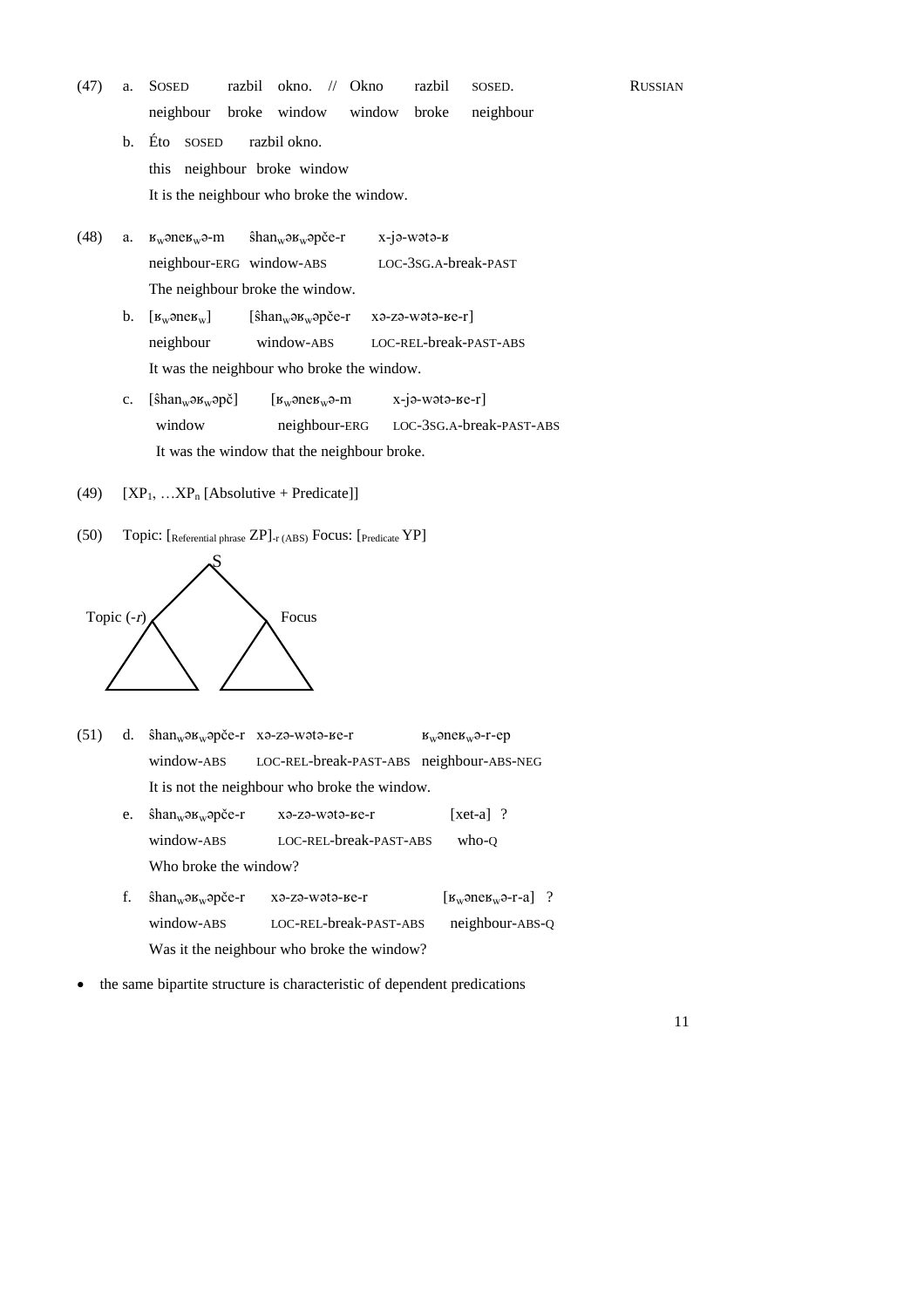| (52) | ew-adverb |
|------|-----------|
|      |           |

|                | a. | faj<br>svetə                                                      | qabartaja-m                                                         | $de-kwe-n-ew$     |                                                                |                                                                          |
|----------------|----|-------------------------------------------------------------------|---------------------------------------------------------------------|-------------------|----------------------------------------------------------------|--------------------------------------------------------------------------|
|                |    | Sveta<br>want                                                     | Kabardian-ERG                                                       | LOC-go-POT-ADV    |                                                                |                                                                          |
|                |    | Sveta wants to marry a Kabardian.                                 |                                                                     |                   |                                                                |                                                                          |
|                |    | faj<br>b. sveta                                                   | qabartaja-n-ew                                                      |                   | $z$ ə-de- $k_w$ e-š'tə-r                                       |                                                                          |
|                |    | Sveta<br>want                                                     | Kabardian-POT-ADV                                                   |                   | REL-LOC-go-FUT-ABS                                             |                                                                          |
|                |    |                                                                   | Sveta wants that the person who she will marry to be a Kabardian.   |                   |                                                                |                                                                          |
| (53)           |    | concessive                                                        |                                                                     |                   |                                                                |                                                                          |
|                | a. | tje $k_w$ а-ве-тјә,<br>marat                                      |                                                                     |                   |                                                                |                                                                          |
|                |    | Marat<br>win-PAST-CONC                                            |                                                                     |                   |                                                                |                                                                          |
|                |    | se $s_{\theta}$ -g <sub>w</sub>                                   | $r$ -jə-hə- $r$ -ep                                                 | a-r               | ze-r-je-ŝa-ве-r                                                |                                                                          |
|                |    | I                                                                 |                                                                     |                   |                                                                | 1SG.PR-heart OBL-3SG.A-carry-PRT-NEG that-ABS REL-MOOD-3SG.A-do-PAST-ABS |
|                |    |                                                                   | Though Marat won I did not like the way he was playing.             |                   |                                                                |                                                                          |
|                | b. | $t$ je $k_w$ a- $se-r$                                            | marat-mja,                                                          |                   | se $\text{sq}_{w}$ r-jə-hə-r-ep ar ze-r-je-sa- $\text{se}$ -r- |                                                                          |
|                |    | win-PAST-ABS Marat-CONC                                           |                                                                     |                   |                                                                |                                                                          |
|                |    |                                                                   | Though it was Marat who won, I did not like the way he was playing. |                   |                                                                |                                                                          |
| (54)           |    | causal converb                                                    |                                                                     |                   |                                                                |                                                                          |
|                | a. | $qe-kwa-ke-s$ ,<br>jane                                           |                                                                     | qa-b-de?epa?e-š't |                                                                |                                                                          |
|                |    | mother                                                            | INV-go-PAST-CONV1 INV-2SG.IO-help-FUT                               |                   |                                                                |                                                                          |
|                |    |                                                                   | Your mother came, and she will help you.                            |                   |                                                                |                                                                          |
|                | b. | $qe$ - $k_w$ а-ве-г                                               | jane-ŝ,                                                             | qa-b-de?epa?e-š't |                                                                |                                                                          |
|                |    |                                                                   | INV-go-PAST-ABS mother-CONV1                                        |                   | INV-2SG.IO-help-FUT                                            |                                                                          |
|                |    |                                                                   | The person who came is your mother, and she will help you.          |                   |                                                                |                                                                          |
|                |    | 3.3. Ara-construction                                             |                                                                     |                   |                                                                |                                                                          |
| 3.3.1. General |    |                                                                   |                                                                     |                   |                                                                |                                                                          |
| (55)           |    | Topic: [Referential phrase] <sub>-r (ABS)</sub> Focus: [[XP] ara] |                                                                     |                   |                                                                |                                                                          |
|                |    |                                                                   |                                                                     |                   |                                                                |                                                                          |
| (56)           | g. | $\hat{\text{shan}}_{w}$ ə $\text{B}_{w}$ əpče-r                   | хә-zә-wәtә-ке-r                                                     |                   | $B_w$ əne $B_w$ ə-r                                            | arə                                                                      |
|                |    | window-ABS                                                        | LOC-REL-break-PAST-ABS                                              |                   | neighbour-ABS                                                  | <b>THAT</b>                                                              |
|                |    |                                                                   | It is the neighbour who broke the window.                           |                   |                                                                |                                                                          |
|                | h. | $\hat{\text{shan}}_{w}$ ə $\text{B}_{w}$ əpče-r                   | хә-zә-wətә-ве-r                                                     |                   | $B_w$ əne $B_w$ ə-r                                            | $ar-a$ ?                                                                 |
|                |    | window-ABS                                                        | LOC-REL-break-PAST-ABS                                              |                   | neighbour-ABS                                                  | THAT-Q                                                                   |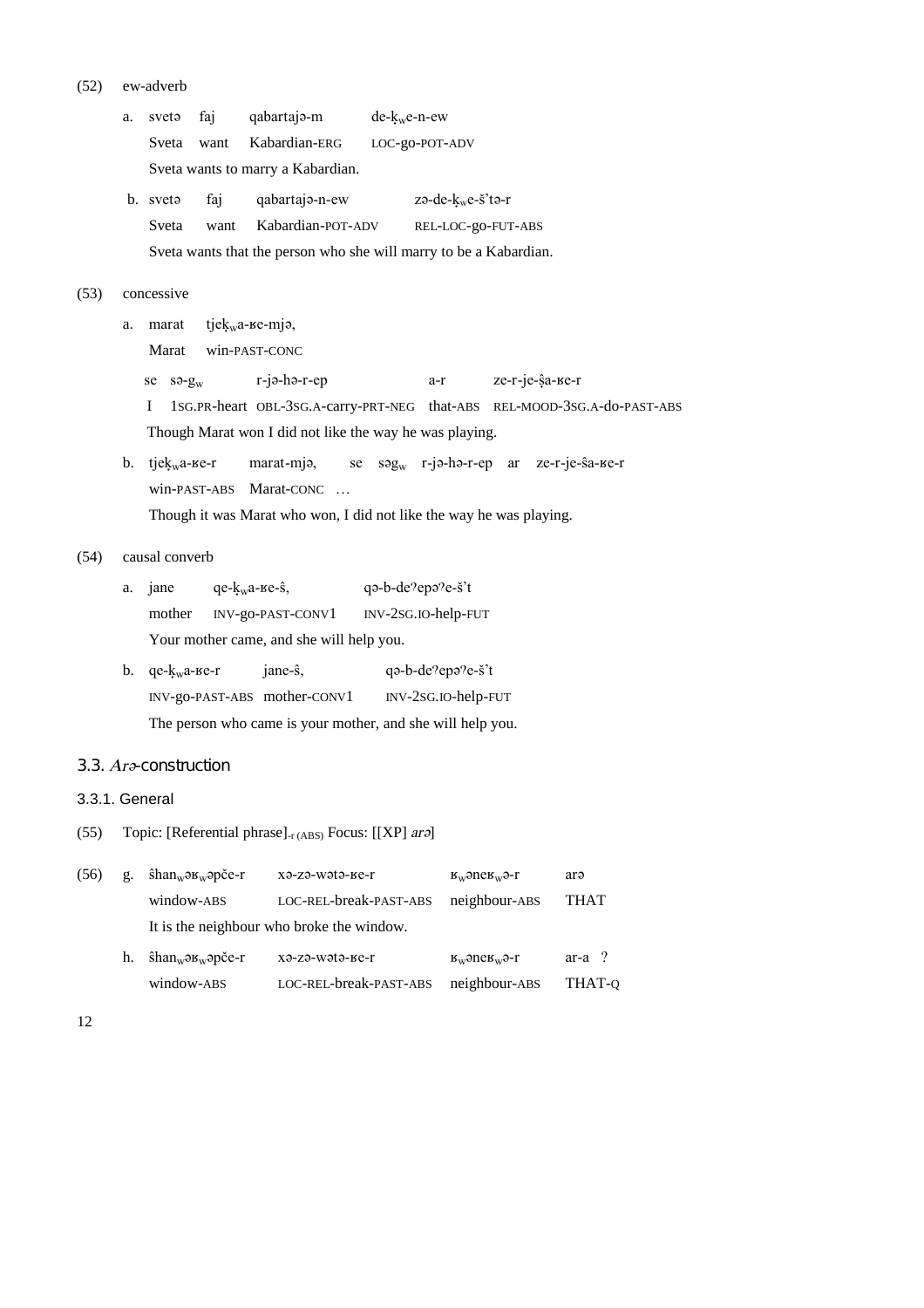Is it the neighbour who broke the window?

| 1. | ŝhan <sub>w</sub> ∍ʁ <sub>w</sub> əpče-r | хә-zә-wәtә-ке-r                      | $Rm$ -suggesting-transformation $Rm$ | ar-ep    |
|----|------------------------------------------|--------------------------------------|--------------------------------------|----------|
|    | window-ABS                               | LOC-REL-break-PAST-ABS neighbour-ABS |                                      | THAT-NEG |
|    |                                          | .                                    |                                      |          |

It is not the neighbour who broke the window.

3.3.2. Properties of the are-predicates

• Paradigm

| sera | $\cdot$ r | tera                                | 'ours'        |
|------|-----------|-------------------------------------|---------------|
| wera | 'you'     | $\hat{\mathbf{s}}_{\mathrm{w}}$ erə | 'you $(PL)$ ' |
| arə  | 'that'    | arəx                                | 'that $(PL)'$ |

• Are-forms cannot be used with the corresponding free pronouns:

| $(57)$ wa-jane            | $g_w \circ \check{s}$ 'e-r (*se) ser |                                                           |
|---------------------------|--------------------------------------|-----------------------------------------------------------|
| 2sg. PR-mother poor-ABS I |                                      | - ME                                                      |
|                           |                                      | I (FOC) am your poor mother (Rogava, Kerasheva 1966: 84). |

Cf. similar type of focus marking in Lummi (Straits Salish) (Jelinek 1998).

 $(58)$  a. na-men=sx<sup>w</sup> LUMMI

1sPOSS-father=2sNOM

You're my father.

b.  $n$ ək $w = y$ əx $w$ ca na-men YOU=MODAL=3ABS DET 1sPOSS-father It must be YOU, [who are] my father. (Jelinek 1998: 146)

|  |                                |  | $(59)$ ar we.r-ew qə-čeč'ə- $\frac{1}{2}$ // ar we.r-mə.r-ew qə-čeč'ə- $\frac{1}{2}$ |                                                                                                 |
|--|--------------------------------|--|--------------------------------------------------------------------------------------|-------------------------------------------------------------------------------------------------|
|  | that YOU-ADV INV-turn.out-PAST |  |                                                                                      | that YOU-NEG-ADV INV-turn.out-PAST                                                              |
|  |                                |  |                                                                                      | It turned out that it were you.// It turned out that it were not you. (example by D. Gerasimov) |

- Control and agreement
- (60)  $\hat{s}_{w}$ erə a-xe-r qə-zə- $\lambda$ e $\kappa_{w}$ ə- $\kappa$ e-r/ qə-zə- $\lambda$ e $\kappa_{w}$ ə- $\kappa$ e-xe-r YOU(PL) THAT-PL-ABS INV-REL-see-PAST-ABS / INV-REL-see-PAST-PL-ABS It is you who saw them.

• Tense and mood

(61) a. sera tje $k_w$ a- $r$ e-r ME win-PAST-ABS It is I who won.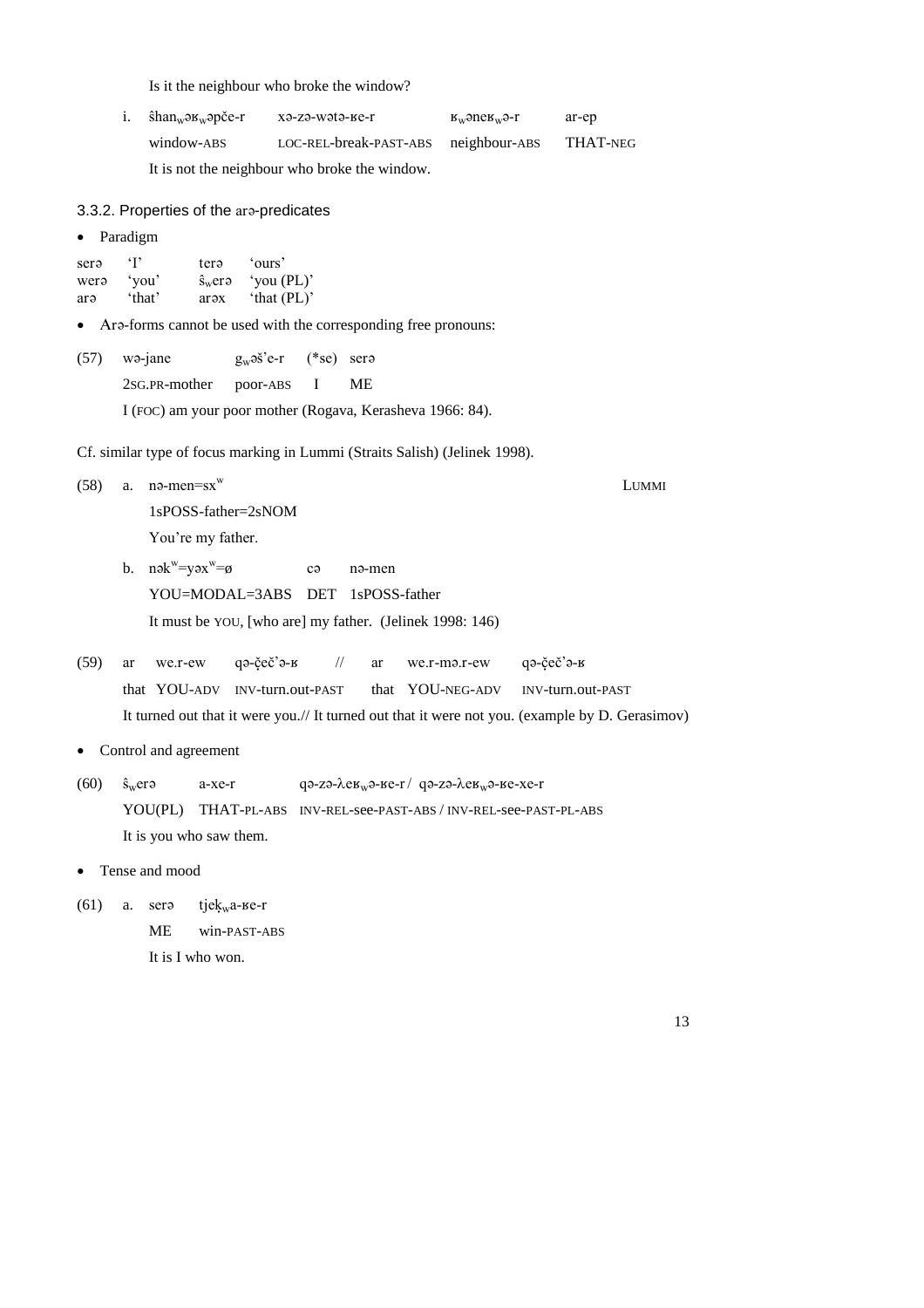- b. sera- $\text{Re}$  tjekwa- $\text{Re}-\text{Re}$ ME-PAST win-PAST-ABS It was I who won.
- c. serə- $\ddot{s}$ <sup>t</sup> tjek<sub>w</sub>e- $\ddot{s}$ <sup>t</sup>tə-r ME-FUT win-FUT-ABS I (FOC) will win. It is I who will win.
- d. moskva  $k_w$ a- $\epsilon$ -r svet ara-n faje Moscow go-PAST-ABS Sveta THAT-POT maybe The person who went to Moscow is probably Sveta.
- Derivation
- $(52)$  c. svet $\theta$  faj qabartaj $\theta$ -r ar-ew/ar $\theta$ -n-ew z $\theta$ -de-kwe-s't $\theta$ -r Sveta want Kabardian THAT-ADV/THAT-POT-ADV REL-LOC-go-FUT-ABS Sveta wants the person who she will marry to be a Kabardian.
- (54) c. qe- $k_w a$ - $B$ e-r jane ara- $\hat{s}$ , qa-b-de $\hat{e}$ epa $\hat{e}$ - $\hat{s}'$ t INV-go-PAST-ABS mother THAT-CONV1 INV-2SG.IO-help-FUT The person who came is your mother, and she will help you.
- (53) c. marat ara-mja tjek<sub>w</sub>a- $E r$ , se sag<sub>w</sub> r-ja-ha-r-ep ar ze-r-je-ŝa- $E r$ Marat THAT-CONC win-PAST-ABS ... Even though it was Marat who won, I did not like the way he was playing.
- (25) b. \*amjenet  $\theta$ - $\lambda e_{W}$  $\theta$ -r rweze-xe-r ar-j $\theta$  qe- $\delta$ 'xapc $\theta$ - $\theta$ - $\theta$ - $\theta$ Aminet 3SG.A-see-ABS rose-PL-ABS THAT-COH INV-smile-PAST-ABS

## 3.3.3. Sentence types that allow an are-construction

- the are-constructions are possible only in declarative and interrogative sentences:
- $(62)$  a. se t<sub>w</sub>ert s- $\hat{s}$ a-n !

I pie 1SG.A-make-POT

Shall I make a pie! (example by N. Serdobol'skaya)

- b.  $*$ ser $\theta$  t<sub>w</sub>ert zə- $\hat{s}$ ə-nə-r !
	- ME pie REL-make-POT-ABS
- Many languages have special syntactic constructions designed for argument-focus marking and possible only in declarative and interrogative sentences. This is true for the European cleft constructions, for the Russian construction with the word éto (example 47b) and for the morhosyntactic focus marking in the languages of the East Caucasian language group.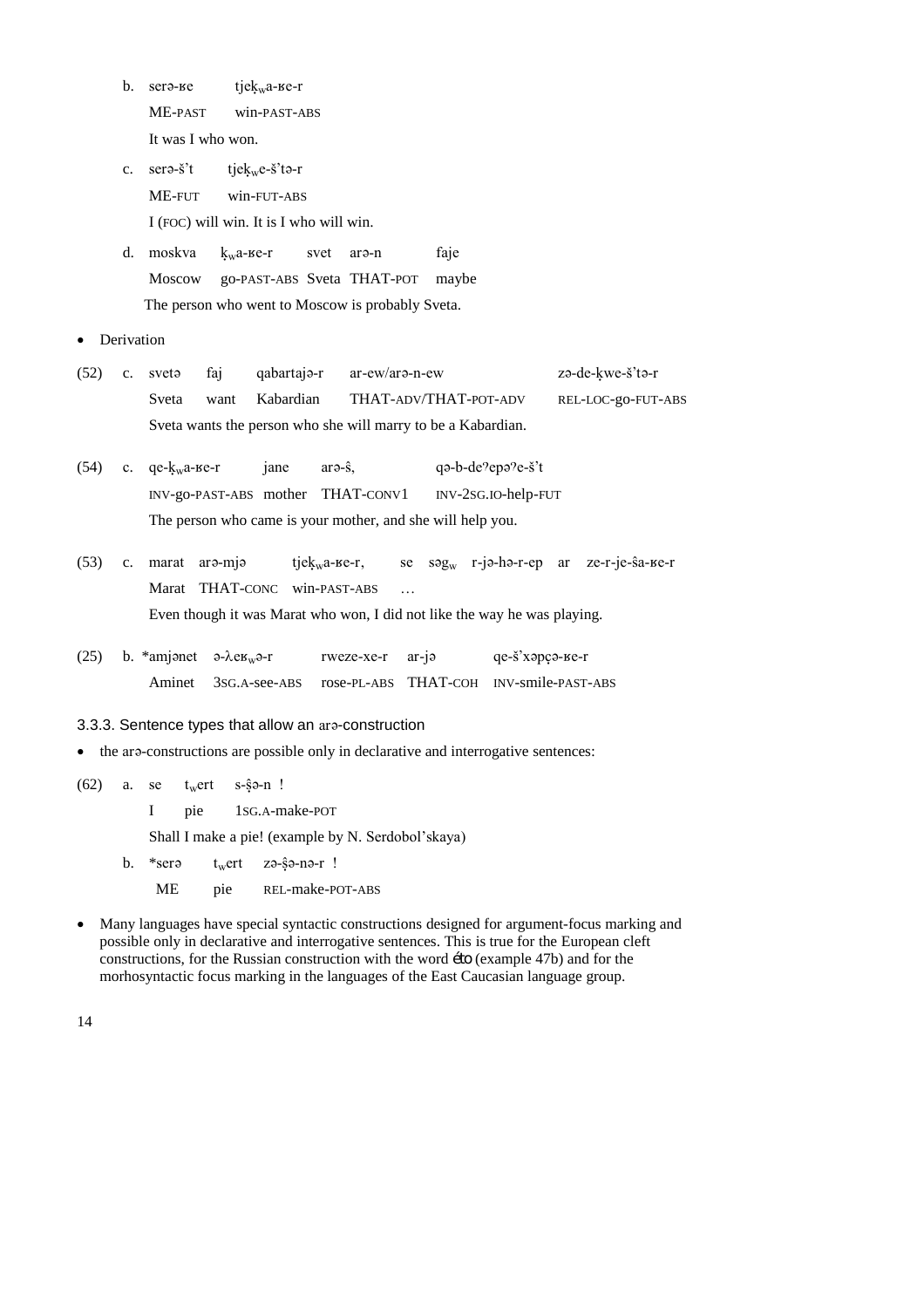#### 3.3.4. Constituent types possible in the focus position

• NP attributes: pied-piping

(63) adjective? a. se sa-faj  $adage$   $q_waje$  s-šefa-n-ew I 1SG.SO-want Adyghean cheese 1SG.A-buy-POT-ADV I want to buy some Adyghean cheese. b. adage  $q_w$ aje-r ara s-šefa-n-ew sa-faje-r (\*adage ara) Adyghe cheese-ABS THAT 1SG.A-buy-POT-ADV 1SG.SO-want-ABS I want to buy some ADYGHEAN cheese. / I want to buy some ADYGHEAN CHEESE. (64) non-derived adverb a. njepe azamat  $\delta k_w$ elə-m  $k_w$ e-š't-ep today Azamat school-ERG go-FUT-NEG Azamat is not going to school today. b. njepe ar $\theta$  azamat škwele-m ze-me-kwe-š'te-r today THAT Azamat school-ERG REL-NEG-go-FUT-ABS Azamat is not going to school TODAY. (65) instrumental a. cace-m-č'e se-šxe fork-ERG-INSTR 1SG.A-eat I eat/am eating with a fork. b. cace-m-č'e ara sa-z-ra-šxe-re-r fork-ERG-INSTR THAT 1SG.A-REL-INST-eat-PRT-ABS I eat/am eating WITH A FORK.

# (66) postpositional phrase

- a. wane wape-m  $\check{c}$ ax-xe-r qa- $\check{s}$ 'e- $\check{c}$ 'a-x house in.front.of-ERG tree-PL-ABS INV-LOC-grow-PL There are trees growing in front of the house.
- b. wone wope-r aro nah čog-xe-r qo-zo-š'e-č'-xe-re-r house in.front.of-ABS THAT more tree-PL-ABS INV-REL-LOC-grow-PL-PRT-ABS The trees grow in front of the house (not in any other place).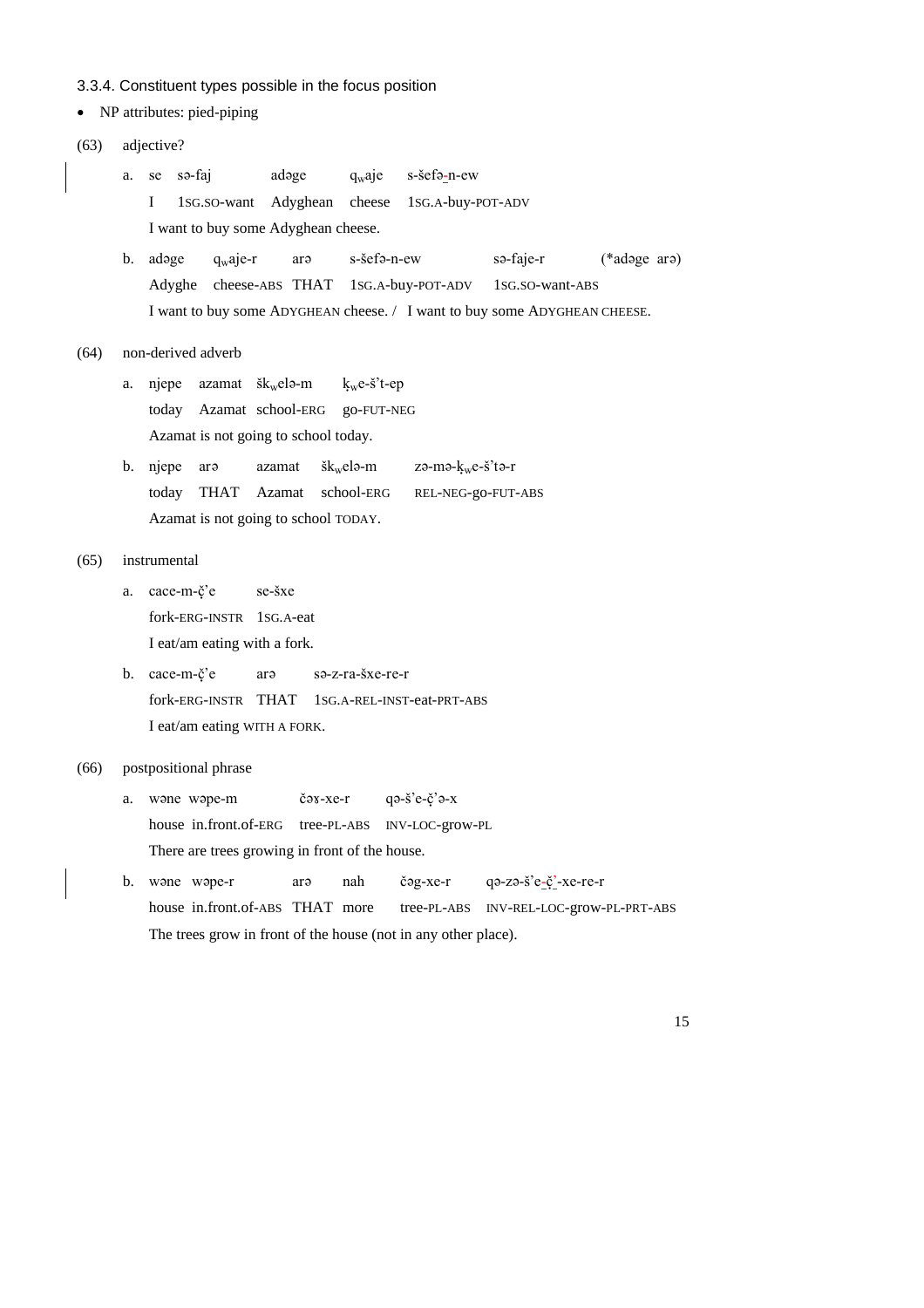#### $(67)$ ew-adverbial

thakumaλe-xe-r jane qe-r-ja-ta-в-ew sveta  $q\rightarrow 2w$ <sub>w</sub>a- $\epsilon$ -r arə earring-PL-ABS mother INV-OBL-3SG.A-give-PAST-ADV THAT Sveta INV-say-PAST-ABS Sveta said THAT MOTHER PRESENTED HER EARRINGS.

 $(68)$ tja-converb

> sə-qə-ǯe-mə-kwa-ве-r s-jə-pŝaŝe somaže-tjo arə 1SG.SO-INV-LOC-NEG-go-PAST-ABS 1SG.PR-POSS-girl be.sick-CONV2 **THAT** (Why didn't you come? - ) I didn't come, because my daughter fell ill.

 $(69)$ conditional clause

| a. welosjaped                                      | $qə-s-a-tə-me$ ,             | sə-nasəpə $\hat{\mathbf{s}}_{\rm w}$ e- $\check{\mathbf{s}}'$ t |
|----------------------------------------------------|------------------------------|-----------------------------------------------------------------|
| bicycle                                            | $INV-1SG.SO-3PL.A-give-COND$ | 1sG.so-happy.person-FUT                                         |
| If I will be presented a bicycle, I will be happy. |                              |                                                                 |

| b. welosjaped           | q <sub>2</sub> -s-a-t <sub>2</sub> -me  | ar <sub>a</sub> |
|-------------------------|-----------------------------------------|-----------------|
| bicycle                 | INV-1SG.SO-3PL.A-give-COND THAT         |                 |
| $nas$ apa $\hat{s}_w$ e | $s$ ə-zə- $\chi_w$ ə- $\check{s}$ 'tə-r |                 |
| happy.person            | 1sg.so-rel-become-FUT-ABS               |                 |
|                         |                                         |                 |

I will be happy (only) if I will be presented a bicycle.

# 3.3.5. Focus-raising?

(1) within the main clause,  $a\tau\vartheta$  focuses all full XP types. The attributes within an argument or  $\vert$  adjunct NP are focused with the pied-piping effect, example  $(63)$ .  $\overline{63}$ 

(2) within a complex sentence, the dependent clauses show the following properties as to the possibilities of the *are* focusing out of a dependent clause:

| <b>POSITION</b>    | Abs/Erg                      | Instr  | -n | $-(n)-ew$ | $-$ jə, $-$ tjə, $-\hat{s}$ , $-$ fe | $-me$ , $-mi$ $\theta$ | -ze |
|--------------------|------------------------------|--------|----|-----------|--------------------------------------|------------------------|-----|
| Argument<br>clause | $\text{Abs}^6 +$<br>(other?) | $Abs+$ |    |           |                                      | $Abs+$                 |     |
| Adjunct<br>clause  |                              | $Abs+$ |    |           |                                      | $-$ (?)                |     |

 $(52)$ ergative within an ew-adverbial

|  | d. sveta gabartaja-r ara |      | zə-de-k <sub>w</sub> e-n-ew                                                      | zə-faje-r |
|--|--------------------------|------|----------------------------------------------------------------------------------|-----------|
|  | Sveta Kabardian          | THAT | REL-LOC-go-POT-ADV REL-want-ABS                                                  |           |
|  |                          |      | Sveta wants to marry a Kabardian. // It is a Kabardian who Sveta wants to marry. |           |

 $6$  Focusing of other arguments is highly improbable, though I have obtained some dubious examples.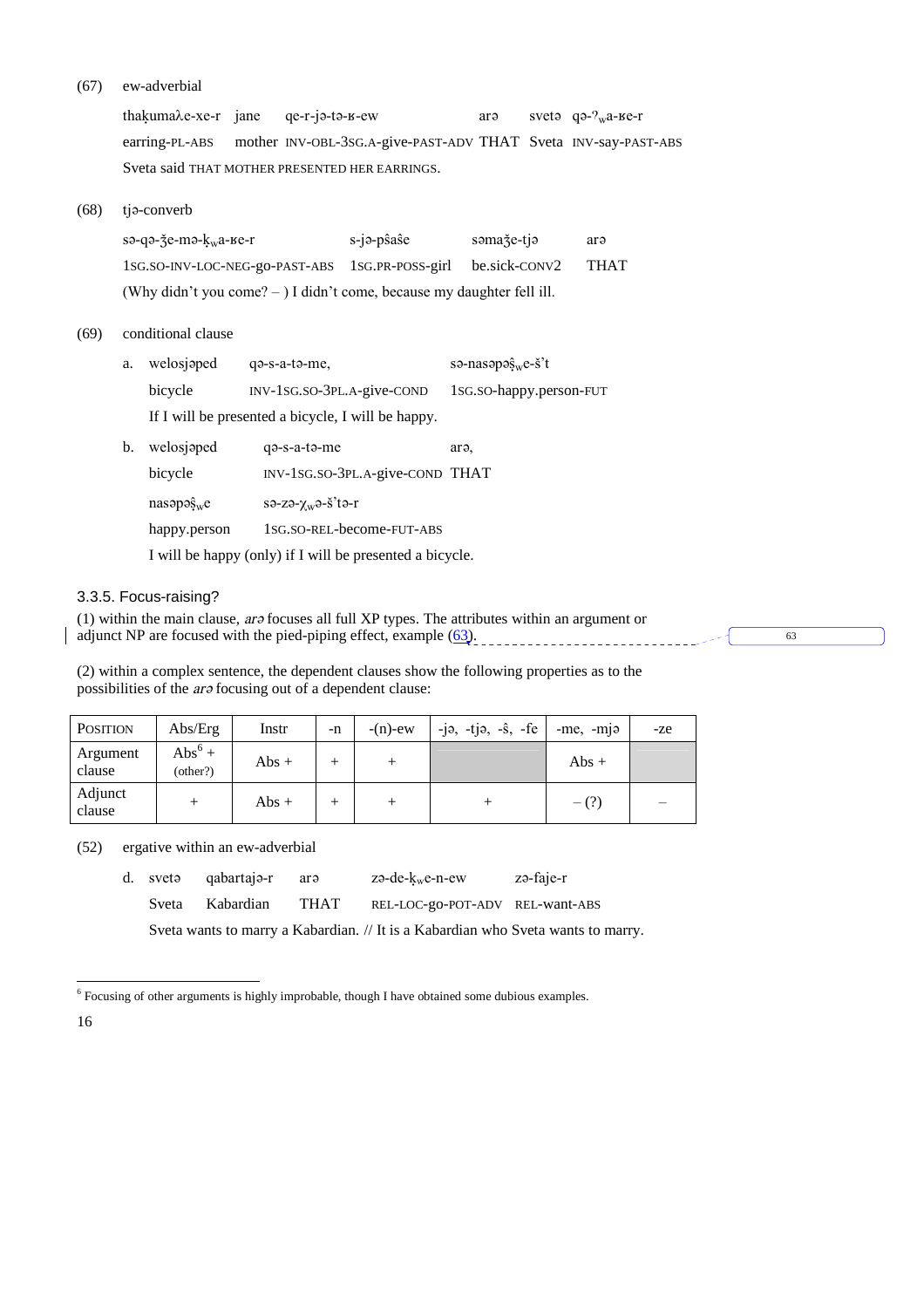- (70) a. sveta faj ja-pŝaŝe djarektara-m d-ja- $k_w$ e-n-ew Sveta want POSS-girl director-ERG ASS-3SG.A-CAUS-go-POT-ADV Sveta wants her daughter to marry the director.
	- b. djerektere-r are ze-faje-r svete je-p $\hat{s}$ a $\hat{s}$ e d-je- $\hat{s}$ - $\hat{s}$ - $\hat{k}_w$ e-n-ew director-ABS THAT REL-want-ABS Sveta POSS-girl ASS-3SG.A-CAUS-go-POT-ADV Sveta wants her daughter to marry THE DIRECTOR. ('It is the director who Sveta wants her daughter to marry.')
- (71) absolutive phrase within a dominating absolutive (indirect question)
	- a. se as $\lambda$ an zə-de- $k_w$ a- $\mu$ e-r s- $\hat{s}$ e-r-ep I Aslan REL-LOC-go-PAST-ABS 1SG.A-know-PRT-NEG I don't know where Aslan went. (example by D. Gerasimov)
	- b. se as $\lambda$ an ar $=$  zə-de- $k_w$ a- $\kappa$ e-r sə-mə- $\hat{s}$ e-r-er I Aslan THAT REL-LOC-go-PAST-ABS 1SG.A-NEG-know-PRT-ABS I don't know where ASLAN went.
- (72) absolutive and ergative phrases within a dominating absolutive (indirect question)
	- a. as $\lambda$ an ja-swaret ze-r-ja-ta-кe-r s-se-re-p Aslan POSS-portrait REL-OBL-3SG.A-give-PAST-ABS 1SG.A-know-PRT-NEG I don't know to whom Aslan presented his portrait.
	- b. swerete-r are as $\lambda$ an ze-r-je-te-ke-r se-me-se-r-er portrait-ABS THAT Aslan REL-OBL-3SG.A-give-PAST-ABS 1SG.A-NEG-know-PRT-ABS I don't know to whom Aslan presented THE PORTRAIT.
	- c.  $*$ as $\lambda$ an ar $\theta$  j $\theta$ -sw $\theta$ ret ze-r-j $\theta$ -t $\theta$ - $\theta$ -r Aslan THAT POSS-portrait REL-OBL-3SG.A-give-PAST-ABS … I don't know to whom ASLAN presented his portrait.
	- c.  $*$ nan ar $\theta$  as $\lambda$ an ze-r-j $\theta$ -t $\theta$ -ke-r ... mother THAT Aslan REL-OBL-3SG.A-give-PAST-ABS ... I don't know what Aslan presented to his MOTHER.
- (73) absolutive phrase within an indirect question marked with the conditional morpheme *-me*

| ramazan                                       | arə | $m$ $q_{w}$ ape | k <sub>w</sub> e-š't-me | sə-mə-ŝe-r-er          |  |  |  |
|-----------------------------------------------|-----|-----------------|-------------------------|------------------------|--|--|--|
| Ramazan                                       |     | THAT Mavkop     | go-FUT-COND             | 1SG.A-NEG-know-PRT-ABS |  |  |  |
| I don't know ABOUT RAMAZAN if goes to Maykop. |     |                 |                         |                        |  |  |  |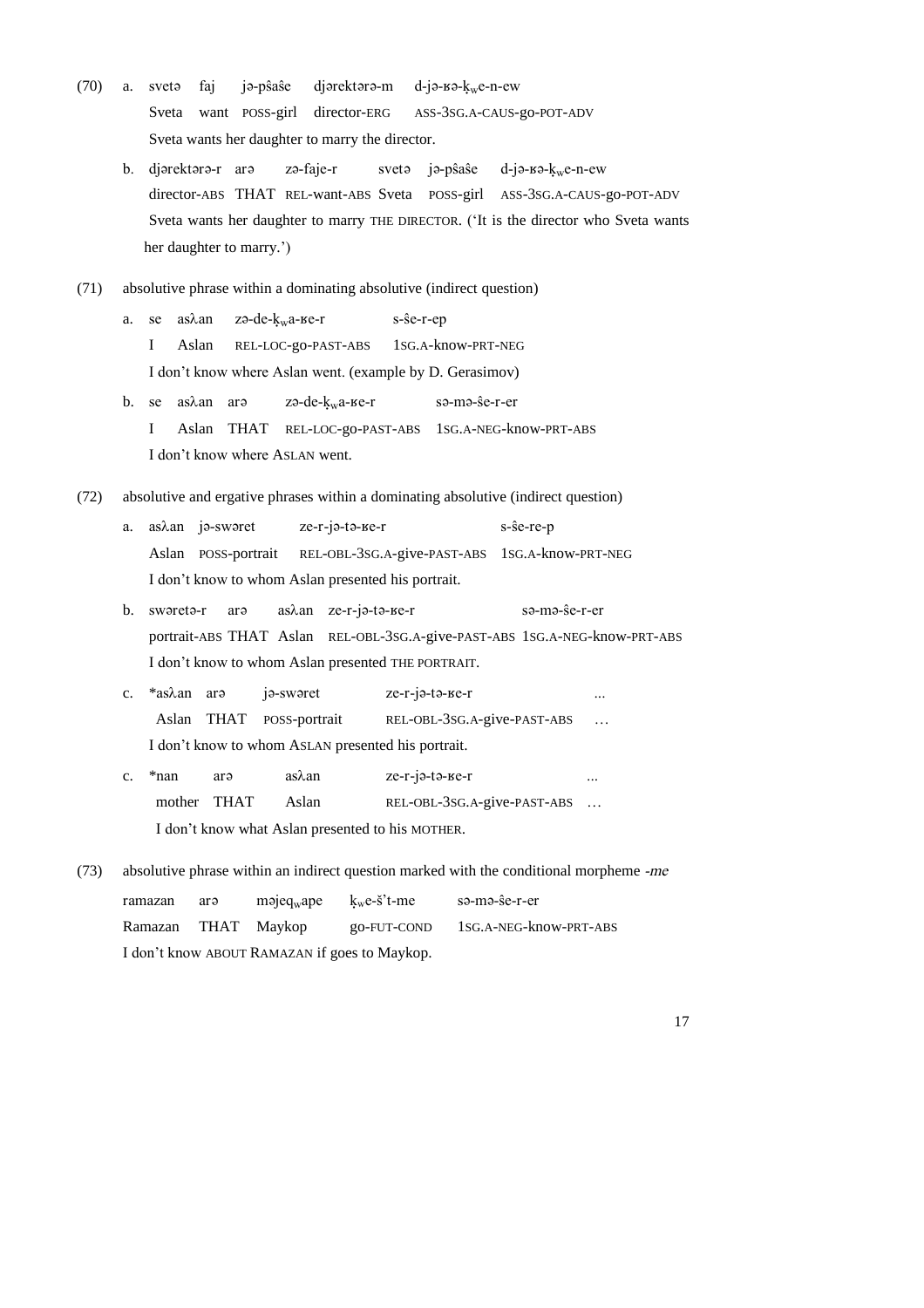- $(74)$  constituent of an ergative phrase (temporal adjunct; z $22$ —m)
	- a. t-jane buloč'ke-xe-r z-je-kaže-m, 1PL.PR-mother roll-PL-ABS REL-3SG.A-bake-ERG te ha $\check{c}$ 'e-xe-r qə-t-fe- $k_w$ a- $\check{c}$ e-xe-x we guest-PL-ABS INV-1PL.IO-BEN-go-PAST-PL When mother baked rolls, some guests came to see us. ('... the guests came to us') b. t-jane buloč'ke-xe-r are z-je-kaže-m, 1PL.PR-mother roll-PL-ABS THAT REL-3SG.A-bake-ERG te ha $\xi$ 'e-xe-r qə-zə-t-fe- $k_w$ a- $\text{Re-r}$ we guest-PL-ABS INV-REL-1PL.IO-BEN-go-PAST-ABS

Guests came to see us when mother baked ROLLS.

## (75) ergative within a temporal adjunct marked with *-fe*

- a. maskwa se- $k_w$ e-fe tfe fedjeze se-čeja- $k$ Moscow 1SG.SO-go-while five.times about 1SG.SO-sleep-PAST On my way to Moscow I fell asleep five times.
- b. maskwa ar $\theta$  se-k<sub>w</sub>e-fe tfe fedjeze se-ze-ceja- $\theta$ e-r Moscow THAT 1SG.SO-go-while five.times about 1SG.SO-REL-fall.asleep-PAST-ABS It was on my way to MOSCOW that I fell asleep five times.

## 3.3.6. The reference of the topic phrase

- Normally, the topic and the focus are coreferential. The reference of the topic phrase is marked by the position of the prefix  $z\rightarrow$  according to the rule (41):
- (76)  $\left[\text{ser}\right]$  were/tere/ svet are  $\left[\text{a} \right]$  qekake-r za<sub>j-f-j</sub>e-s'efe-ke-r] ME/ YOU/OURS/ Sveta THAT that flower-ABS REL-BEN-3SG.A-buy-PAST-ABS He bought these flowers for me / for you / for us / for Sveta.  $(=\text{Sveta}_i$  is [the person for whom he bought these flowers]<sub>i</sub>)
- $(77)$  a. jaš'anew  $\lambda$  $\theta$ ž $\theta$ -m pceqentf $\theta$ -r x-j $\theta$ -zage-tj $\theta$ third.time old.man-ERG fishing-rod-ABS LOC-3SG.A-cast-CONV2 pcežaje-daŝe-r q-a-wabata-k fish-gold-ABS INV-3SG.A-catch-PAST When the old man cast his net for the third time, he caught a goldfish. b. jaš'anew  $\lambda$ əžə-m pceqentfə-r x-jə-zage-p-tjə arə
	- third.time old.man-ERG fishing-rod-ABS LOC-3SG.A-cast-NEG-CONV2 THAT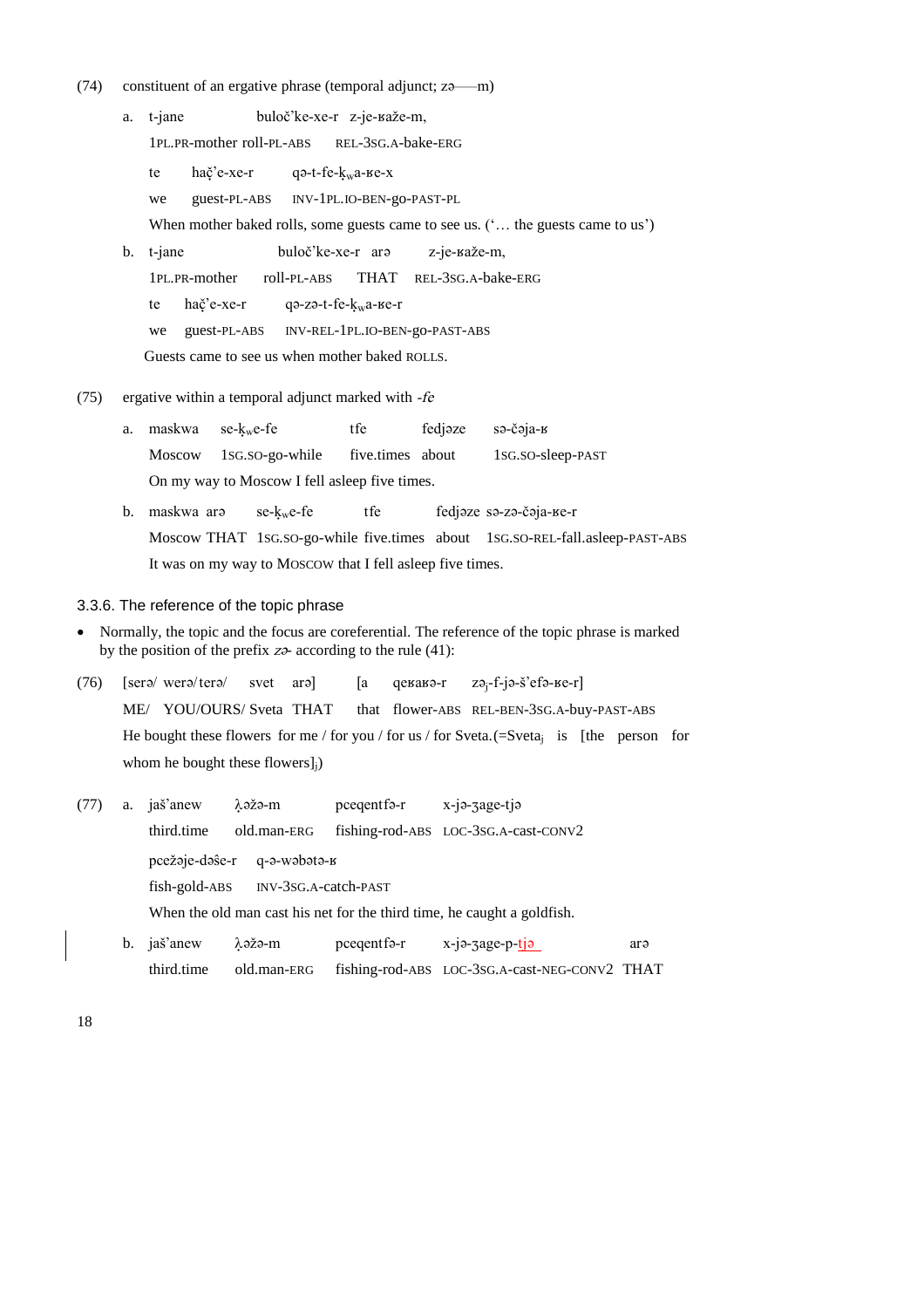pcežaje-daŝe-r qa-z-č'-ja-ma-wabata-ke-r

fish-gold-ABS INV-REL-REAS-3SG.A-NEG-catch-PAST

Since THE OLD MAN DID NOT CAST HIS NET FOR THE THIRD TIME, he did not catch the

goldfish. ([The cause of not having caught  $\ldots$ ]; is [that the old man did not cast his net];)

- When the topic phrase has no derivational position with the appropriate semantics, zo takes the position of the temporal argument (the very left of all derivational positions, immediately after the inversive prefix). This argument has no marker of the derivation type:
- $(77)$  c. jaš'anew  $\lambda$ əžə-m pceqentfə-r x-jə-zage-tjə arə third.time old.man-ERG fishing-rod-ABS LOC-3SG.A-cast-CONV2 THAT pcežaje-daŝe-r qa-z-ja-wabata-ke-r fish-gold-ABS INV-REL-3SG.A-catch-PAST When the old man cast his net for the third time, he caught a goldfish.
- The same is true for most cases of focusing a constituent of a dependent clause:

| d. jaš'ane-r-ew are                                                                         |                                                  | λəžə-m | $p$ cegentfa-r $x$ -ja-zage-tja |                                                                     |  |  |
|---------------------------------------------------------------------------------------------|--------------------------------------------------|--------|---------------------------------|---------------------------------------------------------------------|--|--|
|                                                                                             |                                                  |        |                                 | third-PRT-ADV THAT old.man-ERG fishing-rod-ABS LOC-3SG.A-cast-CONV2 |  |  |
|                                                                                             | $pec\check{z}$ aje-daŝe-r qa-z-ja-wabata- $se-r$ |        |                                 |                                                                     |  |  |
| fish-gold-ABS NV-REL-3SG.A-catch-PAST-ABS                                                   |                                                  |        |                                 |                                                                     |  |  |
| It was the third time that the old man cast his net and only then he caught a goldfish. (It |                                                  |        |                                 |                                                                     |  |  |

was the third time that [having cast his net t, he caught a goldfish].')

 The only exception is focusing an absolutive argument within an absolutive phrase: in this case, *z* $\sigma$  does not appear at all, cf. examples 71, 72, 73.

# 3.3.7. Conclusions: Adyghe as a pronominal argument language?

- 1. For argument-focusing within dependent predications, the type of the focused phrase is much more important than the type of the dominating phrase: absolutives are strongly preferred if we try to focus a constituent within a referential phrase (case-marked);
- 2. Absolutives demonstrate their special status also in the *z* $\alpha$ -marking of the topic phrase: it remains unmarked not only in case of the focusing of an absolutive NP, but also in case of the focusing of an absolutive within another absolutive.
- 3. The opposition of adjuncts and complements in *are*-construction is very weak, if present at all. Most dependent clause markers allow argument-focusing both when "governed" by matrix predicates and when used as "true" clause adjuncts.
- 4. Almost all types of dependent clauses allow focusing of their constituents.
- 5. The hypothetical "focus-movement" violates the island-constraints: focusing is possible within clause adjuncts and within indirect questions.
- no focus-movement at all?

We deal here with the basic sentence construction  $(50)$ . Some special properties of this construction can be attributed to the lexical features of the are-predicates.